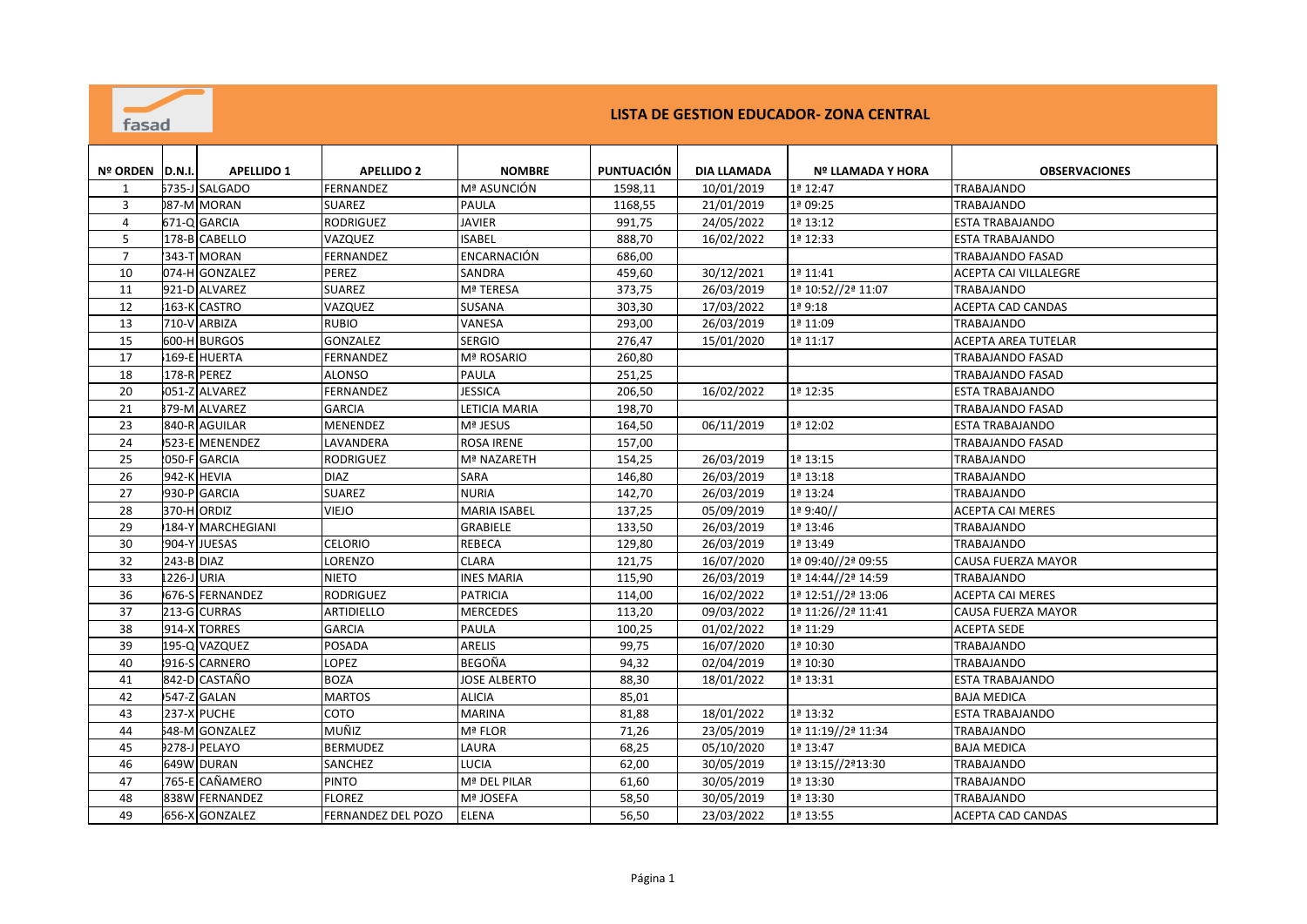

| 50             | 946-V ZABALA            | <b>VELASCO</b>       | <b>LUCIA</b>         | 55,00 | 16/07/2020 | 1ª 11:45// 2ª 12:00   | TRABAJANDO         |
|----------------|-------------------------|----------------------|----------------------|-------|------------|-----------------------|--------------------|
| 52             | 072-K YUGUEROS          | FERNANDEZ            | <b>ROSANA</b>        | 54,17 | 30/05/2019 | 1ª 14:25//2ª 14:40    | <b>TRABAJANDO</b>  |
| 53             | 375-S RUBIO             | <b>RODRIGUEZ</b>     | <b>NURIA</b>         | 52,53 | 30/05/2019 | 1ª 14:40//2ª 14:55    | TRABAJANDO         |
| 54             | 614-T GONZALEZ          | GONZALEZ             | <b>DANA</b>          | 50,76 | 31/05/2019 | 1ª 09:15//2ª 09:30    | TRABAJANDO         |
| 55             | 305-Z SAGUILLO          | ALVAREZ              | <b>MARTA</b>         | 48,75 | 31/05/2019 | 1ª 09:35              | TRABAJANDO         |
| 56             | 053-V PASCUAL           | <b>HEVIA</b>         | Mª NIEVES            | 48,35 | 31/05/2019 | 1ª 09:35              | TRABAJANDO         |
| 57             | <b>0800-J PEREZ</b>     | <b>ARECES</b>        | DANIEL               | 47,00 | 31/05/2019 | 1ª 09:45//2ª 10:00    | TRABAJANDO         |
| 58             | 365-Z PARRA             | <b>SUAREZ</b>        | ANDREA               | 39,65 | 05/11/2020 | 1ª 13:10              | TRABAJANDO         |
| 60             | 486-K SANCHEZ           | PEREZ                | AMARANTA             | 34,50 | 16/07/2020 | 1ª 12:15              | TRABAJANDO         |
| 61             | 914-E GARCIA            | <b>RIVAS</b>         | <b>DIEGO</b>         | 34,40 | 28/04/2021 | $1a$ 9:42             | TRABAJANDO         |
| 62             | 933-P LOPEZ             | <b>FERNANDEZ</b>     | <b>EVA</b>           | 34,25 | 16/07/2020 | 1ª 12:20              | TRABAJANDO         |
| 63             | 395-S GONZALEZ          | <b>GARRIDO</b>       | Mª DE LOS ANGELES    | 29,65 | 16/07/2020 | 1ª 12:43              | TRABAJANDO         |
| 66             | 247-E GIL               | <b>HERRERO</b>       | ANA ISABEL           | 27,25 | 22/07/2020 | 1ª 10:15              | <b>BAJA MEDICA</b> |
| 67             | 219-G GARCIA            | MENENDEZ             | <b>DIANA</b>         | 25,95 | 22/07/2020 | 1ª 10:28              | TRABAJANDO         |
| 68             | 2606-J AURREKOITXEA     | PEÑA                 | LAURA                | 24,25 | 22/07/2020 | 1ª 10:32              | TRABAJANDO         |
| 69             | 649-T GARCIA            | FERNANDEZ            | ANALIA               | 23,25 | 22/07/2020 | 1ª 10:40              | TRABAJANDO         |
| 71             | 363-C FERNANDEZ         | ALVAREZ              | MONICA               | 16,75 | 22/07/2020 | 1ª 12:53              | TRABAJANDO         |
| 72             | 937-A ROZADA            | <b>GUTIERREZ</b>     | <b>ANA ISABEL</b>    | 16,60 | 22/07/2020 | 1ª 12:55              | TRABAJANDO         |
| 73             | 435-K BELZUNCES         | MANZANO              | Mª DE LAS MERCEDES   | 16,50 |            |                       | TRABAJANDO         |
| 74             | 045-G BARATA            | <b>FERNANDEZ</b>     | <b>NATALIA NAOMI</b> | 16,00 | 16/12/2020 | 1ª 10:27//2ª 10:42    | TRABAJANDO         |
| 76             | 930-K SUAREZ            | <b>GONZALEZ</b>      | ANDREA               | 13,50 | 22/07/2020 | 1ª 14:05              | <b>BAJA MEDICA</b> |
| 77             | 016-F HERNANDEZ         | <b>IGLESIAS</b>      | Mª DEL ROCIO         | 11,50 | 22/07/2020 | 1ª 14:15              | TRABAJANDO         |
| 78             | 980-G PEREZ             | <b>SUAREZ</b>        | <b>VIRGINIA</b>      | 11,25 | 06/10/2020 | 1ª 9:58               | <b>TRABAJANDO</b>  |
| 79             | <b>ALVAREZ</b><br>635-E | LARIO                | Mª NATIVIDAD         | 11,00 | 28/07/2020 | 1ª 11:35              | TRABAJANDO         |
| 80             | 1923-J PELAEZ           | FERNANDEZ            | LAURA                | 10,00 | 28/04/2021 | 1ª 9:46               | TRABAJANDO         |
| $\overline{4}$ | 291-N DIAZ              | <b>RODRIGUEZ</b>     | LUCIA                | 8,00  | 13/06/2022 | 1ª 12:51              | TRABAJANDO         |
| 83             | <b>315-M PILICK</b>     | FERNANDEZ            | <b>VICTOR VEIT</b>   | 6,25  | 13/08/2020 | 1ª 09:42//            | TRABAJANDO         |
| 84             | 188-D CUELLO            | FERNANDEZ            | JORGE                | 6,00  | 13/08/2020 | 1ª 09:44              | TRABAJANDO         |
| 87             | 0894-L RICHARD          | GOMEZ                | <b>BLANCA</b>        | 6,00  | 13/08/2020 | 1ª 10:15//2ª 10:30    | TRABAJANDO         |
| 89             | 172-N MARTIN            | LLERA                | SONIA                | 6,00  | 17/09/2020 | 1ª 12:50              | TRABAJANDO         |
| 91             | 387-L ALVAREZ           | FERNANDEZ            | <b>PATRICIA</b>      | 6,00  | 13/08/2020 | 1ª 13:00              | TRABAJANDO         |
| 92             | 875-R FOGGIA            | CASO                 | <b>PAULA</b>         | 6,00  | 13/08/2020 | 1ª 13:00              | TRABAJANDO         |
| 93             | 742-Y RIESGO            | <b>HERRERO</b>       | <b>MARIAN</b>        | 6,00  | 13/08/2020 | 1ª 13:05              | TRABAJANDO         |
| 94             | 501-F SANCHEZ           | <b>GONZALEZ POLA</b> | <b>MARNY</b>         | 6,00  | 13/08/2020 | 1ª 13:05//            | TRABAJANDO         |
| 95             | 349-R SEVILLANO         | <b>ANDRES</b>        | VIOLETA              | 6,00  | 13/08/2020 | 1ª 13:05//            | TRABAJANDO         |
| 97             | 489-H DIAZ              | TEBAR                | <b>AFRICA</b>        | 6,00  | 13/08/2020 | $12 13:15$ //         | TRABAJANDO         |
| 98             | 358-G DIEGO             | <b>ALVAREZ</b>       | <b>SEIDA</b>         | 6,00  | 13/08/2020 | 1ª 13:20//            | TRABAJANDO         |
| 100            | 215-X FUENTES           | AMEZ                 | LAURA                | 6,00  | 13/08/2020 | 1 <sup>a</sup> 13:25/ | TRABAJANDO         |
| 101            | 767-G ORDOÑEZ           | <b>GONZALEZ</b>      | <b>DIEGO</b>         | 6,00  | 13/08/2020 | 1ª 13:30//            | TRABAJANDO         |
| 104            | <b>8970-L PRIETO</b>    | FERNANDEZ            | SILVIA               | 6,00  | 13/08/2020 | $1a 14:20$ //         | TRABAJANDO         |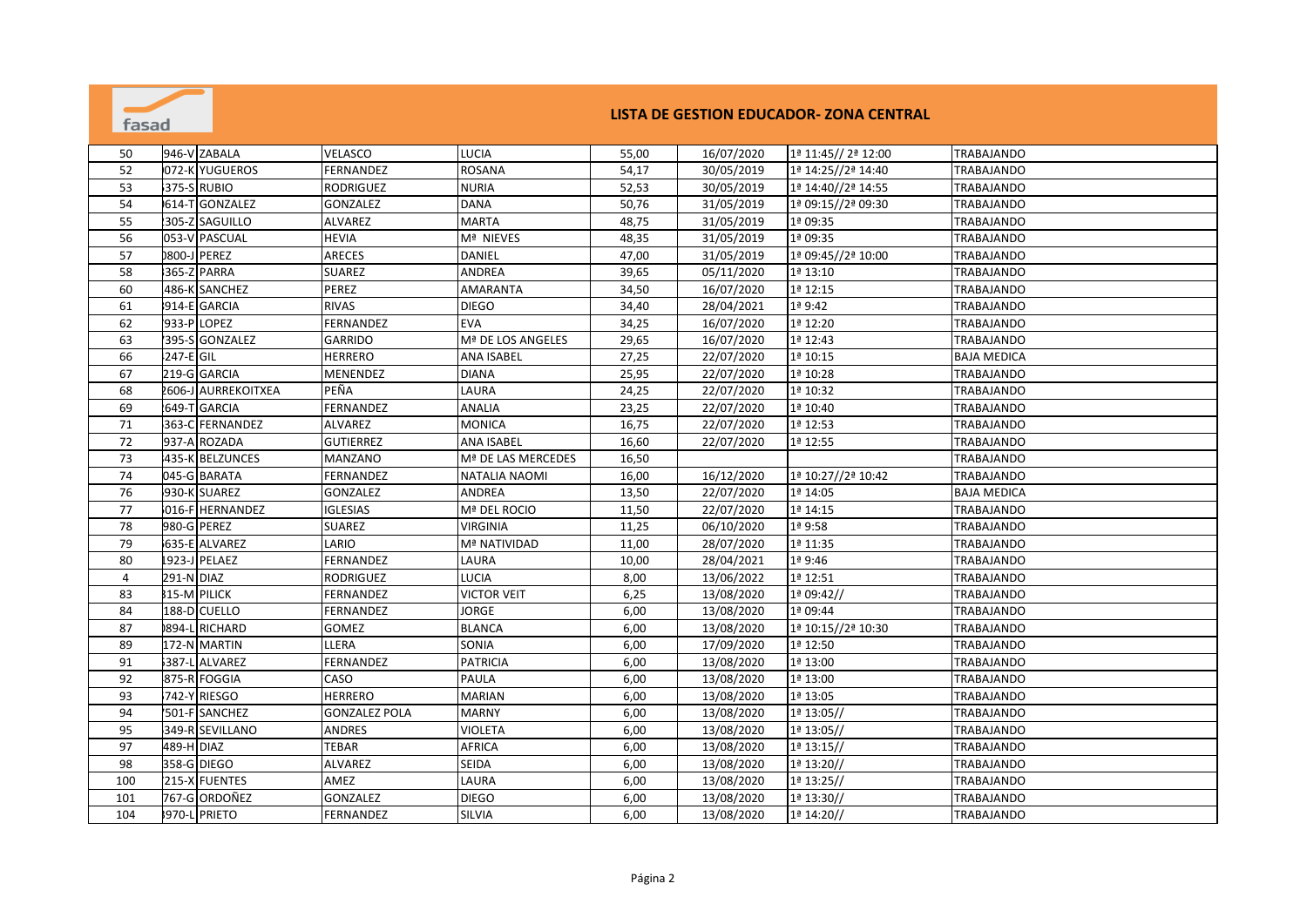

| 107 | 899-P FERNANDEZ         | <b>ALVAREZ</b>   | LAURA                 | 6,00 | 13/08/2020 | 1 <sup>a</sup> 14:40/ | TRABAJANDO                            |
|-----|-------------------------|------------------|-----------------------|------|------------|-----------------------|---------------------------------------|
| 112 | 670-X MENDEZ            | <b>REGUERA</b>   | <b>CELIA MARIA</b>    | 6,00 |            |                       | <b>BAJA MEDICA</b>                    |
| 113 | 451-N MONTES            | <b>NAVA</b>      | <b>MAITE</b>          | 6,00 | 16/12/2020 | 1ª 10:46              | TRABAJANDO                            |
| 115 | 767-G TUÑON             | <b>RODRIGUEZ</b> | <b>MARIA</b>          | 6,00 | 16/12/2020 | 1ª 11:35              | TRABAJANDO                            |
| 116 | 826-T CANCIO            | <b>ALONSO</b>    | LOIDA                 | 6,00 | 16/12/2020 | 1ª 11:38              | <b>TRABAJANDO</b>                     |
| 117 | 945-P ELEZ-VILLARROEL   | SAHAGUN          | <b>MONICA</b>         | 6,00 |            |                       | TRABAJANDO                            |
| 121 | 755-T IGLESIAS          | ORVIZ            | <b>GUSTAVO</b>        | 6,00 |            |                       | TRABAJANDO                            |
| 123 | 250-D JASO              | <b>IGLESIAS</b>  | <b>AROA MARIA</b>     | 6,00 | 17/03/2022 | 1ª 10:47              | ACEPTA AREA RESIDENCIAL ARBOLEYA      |
| 124 | 078-E MANZANAL          | <b>GOMEZ</b>     | CARMEN                | 6,00 | 20/07/2021 | 1ª 14:27              | TRABAJANDO                            |
| 125 | 802-V RAMOS             | <b>NUÑEZ</b>     | <b>ROSA MARIA</b>     | 6,00 | 10/05/2022 | 1ª 13:33              | TRABAJANDO                            |
| 126 | 084-X TEJADA            | <b>TORRES</b>    | <b>NOELIA</b>         | 6,00 |            |                       | TRABAJANDO                            |
| 127 | 577-M VELASCO           | VALDES           | <b>BARBARA</b>        | 6,00 |            |                       | CAUSA FUERZA MAYOR                    |
| 128 | ALVAREZ                 | <b>NAREDO</b>    | <b>MARIA TERESA</b>   | 6,00 | 21/07/2021 | 1ª 9:11//2ª 9:26      | ESTA TRABAJANDO                       |
| 129 | 907-N DOMINGO           | <b>ALVAREZ</b>   | SANDRA                | 6,00 | 21/07/2021 | 1ª 9:28               | <b>ESTA TRABAJANDO</b>                |
| 130 | 401-F ESPINOSA          | LLANEZA          | Mª GORETTI            | 6,00 | 21/07/2021 | 1ª 9:30//2ª 9:45      | <b>ESTA TRABAJANDO</b>                |
| 132 | 216-S FERREIRO          | <b>SIMON</b>     | SONIA                 | 6,00 | 21/07/2021 | 1ª 10:02//2ª 10:17    | ESTA TRABAJANDO                       |
| 133 | 468-V GARCIA            | <b>CUERVO</b>    | <b>PATRICIA</b>       | 6,00 |            |                       | <b>ESTA TRABAJANDO</b>                |
| 138 | 254-F MAYOR             | LORENZO          | <b>EMMA</b>           | 6,00 | 21/07/2021 | 1ª 11:09              | ESTA TRABAJANDO                       |
| 141 | 393-R PASTUR            | ZAPICO           | <b>JENNIFER</b>       | 6,00 | 21/07/2021 | 1ª 12:27              | ESTA TRABAJANDO                       |
| 142 | 609-R PEREZ             | CANO             | ANA BELEN             | 6,00 | 21/07/2021 | 1ª 12:28              | ESTA TRABAJANDO                       |
| 143 | 089-B PEREZ             | <b>SANCHEZ</b>   | ZAIDA                 | 6,00 | 11/05/2022 | 1ª 9:08               | <b>ESTA TRABAJANDO</b>                |
| 146 | 737-G SANCHEZ           | <b>GIBELLO</b>   | ANA Mª                | 6,00 | 17/03/2022 | 1ª 11:30              | ACEPTA AREA RESIDENCIAL ARBOLEYA      |
| 150 | 500-X DE LA FUENTE      | <b>SEDANO</b>    | <b>ALMUDENA</b>       | 6,00 | 11/05/2022 | 1ª 9:36//2ª 9:51      | <b>ESTA TRABAJANDO</b>                |
| 153 | 589-G FALAGAN           | SILVAN           | <b>ALEJANDRA</b>      | 6,00 | 11/05/2022 | 1ª 10:44              | <b>ESTA TRABAJANDO</b>                |
| 154 | 202-X FERNANDEZ         | <b>ALVAREZ</b>   | YOANA                 | 6,00 | 11/05/2022 | 1ª 10:46              | ESTA TRABAJANDO                       |
| 162 | 136-N LÓPEZ             | <b>RUBIN</b>     | YLENIA                | 6,00 | 11/05/2022 | 1ª 12:04//2ª 12:19    | ESTA TRABAJANDO                       |
| 164 | 245-L MIGUEZ            | <b>MARTIN</b>    | <b>ELENA</b>          | 6,00 | 16/05/2022 | 1ª 9:50               | <b>ESTA TRABAJANDO</b>                |
| 165 | 647-W MONTES            | <b>PRIETO</b>    | <b>CRISTINA</b>       | 6,00 | 16/05/2022 | 1ª 9:52               | <b>ESTA TRABAJANDO</b>                |
| 169 | 7148-J SANCHEZ          | VELASCO          | <b>SARA</b>           | 6,00 | 16/05/2022 | 1ª 10:38//2ª 10:53    | <b>ESTA TRABAJANDO</b>                |
| 170 | 275-R SEVILLA           | <b>ARIAS</b>     | <b>NORMA</b>          | 6,00 | 16/05/2022 | 1ª 10:55              | ACEPTA CAD CANDAS                     |
| 172 | 819-P VEGA              | RODRIGUEZ        | <b>BEATRIZ</b>        | 6,00 | 13/06/2022 | 1ª 10:55              | ESTA TRABAJANDO, PENDIENTE JUSTIFICAR |
| 173 | 5078-J VELASCO          | <b>GONZALEZ</b>  | <b>BLANCA ESTHER</b>  | 6,00 | 13/06/2022 | 1ª 11:00//2ª 11:15    | NO RESPONDE, PENDIENTE JUSTIFICAR     |
| 174 | 346-G VENTOCILLA        | CRUZ             | <b>REGINA MARILYN</b> | 6,00 |            |                       | TRABAJANDO FASAD                      |
| 175 | 597-M VIDAL             | <b>VEGA</b>      | <b>REBECA</b>         | 6,00 | 13/06/2022 | 1ª 11:16//2ª 11:31    | NO RESPONDE, PENDIENTE JUSTIFICAR     |
| 176 | ZAPICO<br>5199-L        | <b>GRANDA</b>    | <b>ELENA</b>          | 6,00 |            |                       | <b>BAJA MEDICA</b>                    |
| 177 | 584-H<br><b>VAZQUEZ</b> | <b>MONTERO</b>   | LORENA                | 6,00 |            |                       | <b>BAJA MEDICA</b>                    |
| 178 | 846-L ALVAREZ           | <b>DIAZ</b>      | <b>ADRIAN</b>         | 6,00 | 13/06/2022 | 1ª 11:40              | ESTA TRABAJANDO, PENDIENTE JUSTIFICAR |
| 179 | 409-T ALVAREZ           | <b>GONZALEZ</b>  | SONIA                 | 6,00 | 13/06/2022 | 1ª 12:00              | ESTA TRABAJANDO, PENDIENTE JUSTIFICAR |
| 180 | <b>292-Y ARIAS</b>      | <b>FUENTE</b>    | <b>MARIA ANGELES</b>  | 6,00 | 13/06/2022 | 1ª 12:15//2ª 12:30    | <b>ESTA TRABAJANDO</b>                |
| 181 | 517-M BAUTISTA          | <b>SUAREZ</b>    | <b>PATRICIA</b>       | 6,00 |            |                       |                                       |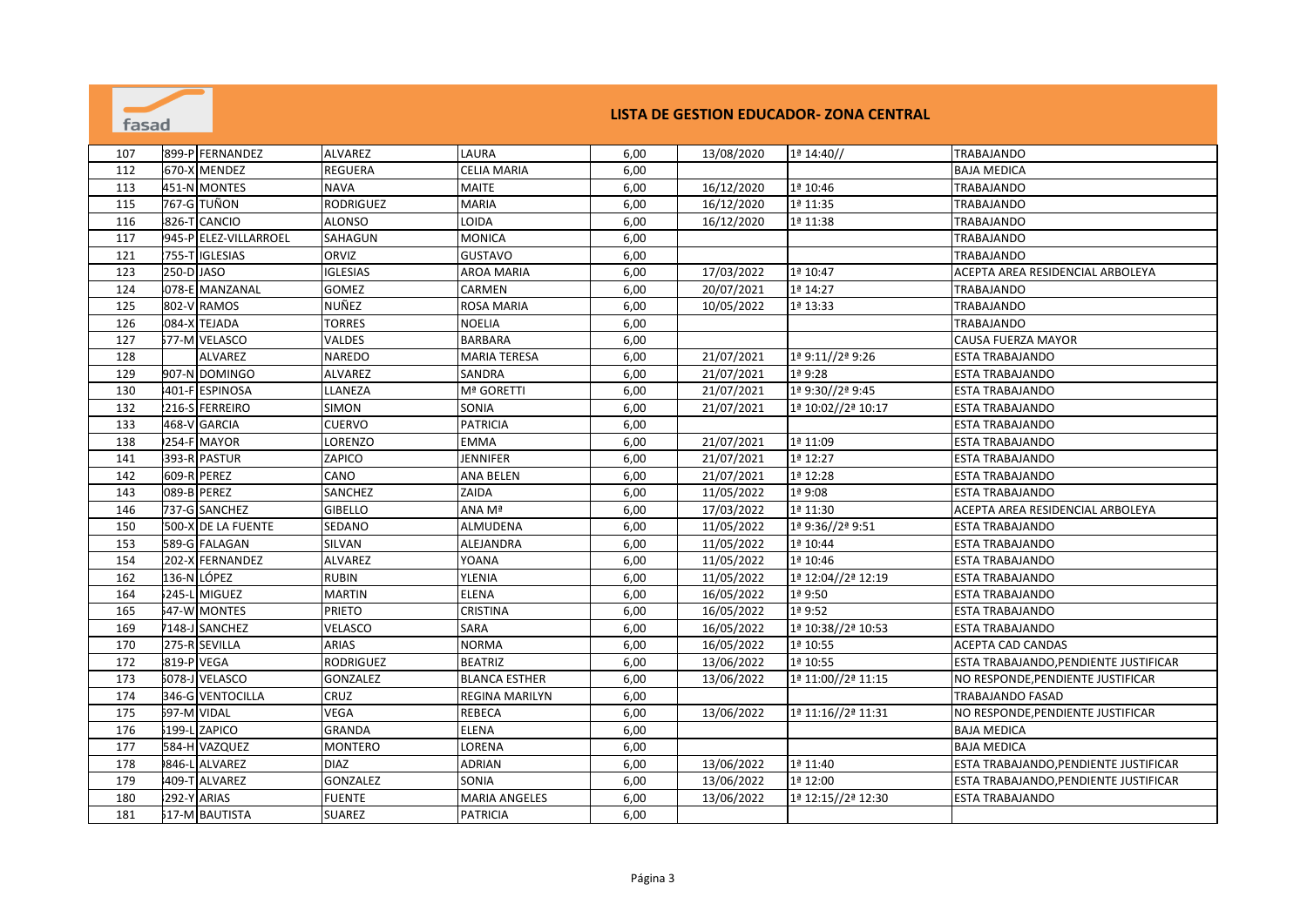

| 182 |            | 271-L BERACOCHEA  | <b>TORRES</b>    | <b>CRISTINA</b>     | 6,00 | 13/06/2022 | 1ª 12:35           | <b>ESTA TRABAJANDO</b>                |
|-----|------------|-------------------|------------------|---------------------|------|------------|--------------------|---------------------------------------|
| 183 |            | 149-S BETHENCOURT | <b>GONZALEZ</b>  | Mª TERESA           | 6,00 | 13/06/2022 | 1ª 12:50           | ESTA TRABAJANDO, PENDIENTE JUSTIFICAR |
| 184 |            | 552-H CAMPOMANES  | MUÑIZ            | <b>GLORIA MARIA</b> | 6,00 | 13/06/2022 | 1ª 13:20           | <b>ESTA TRABAJANDO</b>                |
| 185 |            | 406-P CUETO       | <b>MARTINEZ</b>  | <b>SOFIA</b>        | 6,00 | 13/06/2022 | 1ª 14:00//2ª 14:15 | NO RESPONDE, PENDIENTE JUSTIFICAR     |
| 186 | 391-S DIAZ |                   | GOMEZ            | <b>ADRIANA</b>      | 6,00 | 14/06/2022 | 1ª 9:00//2ª 9:15   | NO RESPONDE, PENDIENTE JUSTIFICAR     |
| 187 | 195-G DIAZ |                   | <b>MIGUEL</b>    | Mª MONTSERRAT       | 6,00 | 14/06/2022 | 1ª 9:16//2ª 9:31   | ESTA TRABAJANDO, PENDIENTE JUSTIFICAR |
| 188 |            | 980-C LOPEZ       | <b>GARCIA</b>    | <b>SILVIA</b>       | 5,80 | 14/06/2022 | 1ª 9:32//2ª 9:47   | <b>COMUNICA INTERES</b>               |
| 189 |            | 283-Q GARCIA      | <b>INCLAN</b>    | ALEJANDRA AMELIA    | 5,70 | 14/06/2022 | 1ª 9:50//2ª 10:05  | NO RESPONDE, PENDIENTE JUSTIFICAR     |
| 190 |            | 454M GARCIA       | <b>VALDES</b>    | <b>MARIA OLGA</b>   | 5,60 | 14/06/2022 | 1ª 10:10           | ESTA TRABAJANDO, PENDIENTE JUSTIFICAR |
| 191 |            | 066-N ROMERO      | PIRIZ            | <b>ANA</b>          | 5,50 | 14/06/2022 | 1ª 10:15//2ª 10:30 | NO RESPONDE, PENDIENTE JUSTIFICAR     |
| 192 |            | 740-P VILLA       | <b>BOUSO</b>     | <b>SARA MARIA</b>   | 5,50 | 14/06/2022 | 1ª 10:31//2ª 10:46 | ESTA TRABAJANDO, PENDIENTE JUSTIFICAR |
| 193 |            | 850-N RODRIGUEZ   | <b>MARTINEZ</b>  | <b>PABLO</b>        | 5,50 |            |                    | <b>BAJA MEDICA</b>                    |
| 194 |            | 592-G SANTURIO    | <b>ALONSO</b>    | <b>MARIA</b>        | 5,48 | 14/06/2022 | 1ª 10:47//2ª 11:02 | NO RESPONDE, PENDIENTE JUSTIFICAR     |
| 195 |            | 317-M RODRIGUEZ   | <b>FEITO</b>     | YOLANDA             | 5,38 | 14/06/2022 | 1ª 11:05           | <b>ACEPTA SEDE</b>                    |
| 196 |            | 118-G GONZALEZ    | <b>GONZALEZ</b>  | SONIA               | 5,30 | 14/06/2022 | 1ª 16:00//2ª 16:15 | NO RESPONDE, PENDIENTE JUSTIFICAR     |
| 197 |            | 587-D VAZQUEZ     | <b>NORIEGA</b>   | <b>TANIA</b>        | 5,30 | 14/06/2022 | 1ª 16:20           | <b>ESTA TRABAJANDO</b>                |
| 198 |            | 289-W NUÑO        | RODRIGUEZ        | <b>CECILIA</b>      | 5,24 | 14/06/2022 | 1ª 16:25           | <b>ESTA TRABAJANDO</b>                |
| 199 |            | 668-P MONTIEL     | FERNANDEZ        | ANDREA              | 5,10 | 14/06/2022 | 1ª 16:28           | ESTA TRABAJANDO, PENDIENTE JUSTIFICAR |
| 200 |            | 645-P FERNANDEZ   | <b>DOCAMPO</b>   | LORENA              | 5,05 | 14/06/2022 | 1ª 16:30           | ESTA TRABAJANDO, PENDIENTE JUSTIFICAR |
| 201 |            | 598-S RODRIGUEZ   | <b>ALVAREZ</b>   | ANGELA              | 5,02 | 14/06/2022 | 1ª 16:33           | ESTA TRABAJANDO, PENDIENTE JUSTIFICAR |
| 202 |            | 407-Z MARTIN      | <b>MADERA</b>    | <b>PAULA</b>        | 5,00 | 14/06/2022 | 1ª 16:35           | ESTA TRABAJANDO, PENDIENTE JUSTIFICAR |
| 203 |            | 416-N MARTINEZ    | <b>SUAREZ</b>    | SONIA               | 5,00 | 14/06/2022 | 1ª 16:37           | <b>ESTA TRABAJANDO</b>                |
| 204 |            | 253-PLALLONCA     | <b>MARTINEZ</b>  | <b>JENIFER</b>      | 4,95 | 14/06/2022 | 1ª 16:39           | ESTA TRABAJANDO, PENDIENTE JUSTIFICAR |
| 205 |            | 366-BIFERNANDEZ   | FERNANDEZ        | ALEJANDRO JOSÉ      | 4,90 | 14/06/2022 | 1ª 16:40           | ESTA TRABAJANDO, PENDIENTE JUSTIFICAR |
| 206 |            | :009-T NUÑEZ      | <b>FIUZA</b>     | MARIA DO CARME      | 4,87 | 14/06/2022 |                    | <b>BAJA MEDICA</b>                    |
| 207 |            | 607-B GONZALEZ    | <b>SUAREZ</b>    | <b>MIRIAM</b>       | 4,85 | 14/06/2022 | 1ª 16:43           | ESTA TRABAJANDO, PENDIENTE JUSTIFICAR |
| 208 |            | I449-L MENENDEZ   | <b>GARCIA</b>    | <b>ANA ISABEL</b>   | 4,84 | 14/06/2022 |                    | <b>TRABAJANDO FASAD</b>               |
| 209 |            | 990-N ROMERO      | <b>ROZADOS</b>   | RAQUEL              | 4,80 | 14/06/2022 | 1ª 16:45//2ª 17:00 | NO RESPONDE, PENDIENTE JUSTIFICAR     |
| 210 |            | 247-C ARIAS       | DE HARO          | ANA Mª              | 4,80 | 14/06/2022 | 1ª 17:01//2ª 17:16 | NO RESPONDE, PENDIENTE JUSTIFICAR     |
| 211 |            | 845-X GONZALEZ    | PEREZ            | <b>EVA MARIA</b>    | 4,78 | 14/06/2022 | 1ª 17:18           | <b>ESTA TRABAJANDO</b>                |
| 212 |            | 068-T PIQUERO     | FERNANDEZ        | YOLANDA             | 4,75 | 14/06/2022 | 1ª 17:20           | ESTA TRABAJANDO, PENDIENTE JUSTIFICAR |
| 213 | 491-V DIEZ |                   | JIMENEZ          | <b>SELMA</b>        | 4,72 | 14/06/2022 | 1ª 17:25           | ESTA TRABAJANDO, PENDIENTE JUSTIFICAR |
| 214 |            | 215-G CEDEIRA     | <b>COSTALES</b>  | <b>JESUS MANUEL</b> | 4,70 | 14/06/2022 | 1ª 17:30           | <b>ESTA TRABAJANDO</b>                |
| 215 |            | 199-P PEREZ       | <b>BAJO</b>      | <b>CRISTINA</b>     | 4,65 | 14/06/2022 | 1ª 17:35//2ª 17:50 | NO RESPONDE, PENDIENTE JUSTIFICAR     |
| 216 |            | 778-L LOPEZ       | <b>GARCIA</b>    | LORENA              | 4,63 | 15/06/2022 | 1ª 9:00            | <b>ESTA TRABAJANDO</b>                |
| 217 |            | 926-Q DELGADO     | <b>RODRIGUEZ</b> | PABLO               | 4,60 | 15/06/2022 | 1ª 9:02            | ESTA TRABAJANDO, PENDIENTE JUSTIFICAR |
| 218 | )554-L     | SAMPEDRO          | <b>DIOS</b>      | LAURA               | 4,60 | 15/06/2022 | 1ª 9:03            | ESTA TRABAJANDO, PENDIENTE JUSTIFICAR |
| 219 |            | 805-H ALVAREZ     | FERNANDEZ        | YOLANDA             | 4,40 | 15/06/2022 | 1ª 9:05//2ª 9:20   | NO RESPONDE, PENDIENTE JUSTIFICAR     |
| 220 |            | 684-Y MARTIN      | RODRIGUEZ        | ANGELIA             | 4,40 | 15/06/2022 | 1ª 9:22            | ESTA TRABAJANDO, PENDIENTE JUSTIFICAR |
|     |            |                   |                  |                     |      |            |                    |                                       |
| 221 |            | 579-A SUÁREZ      | PEREIRA          | JESSICA             | 4,40 | 15/06/2022 | 1ª 9:25//2ª 9:40   | NO RESPONDE, PENDIENTE JUSTIFICAR     |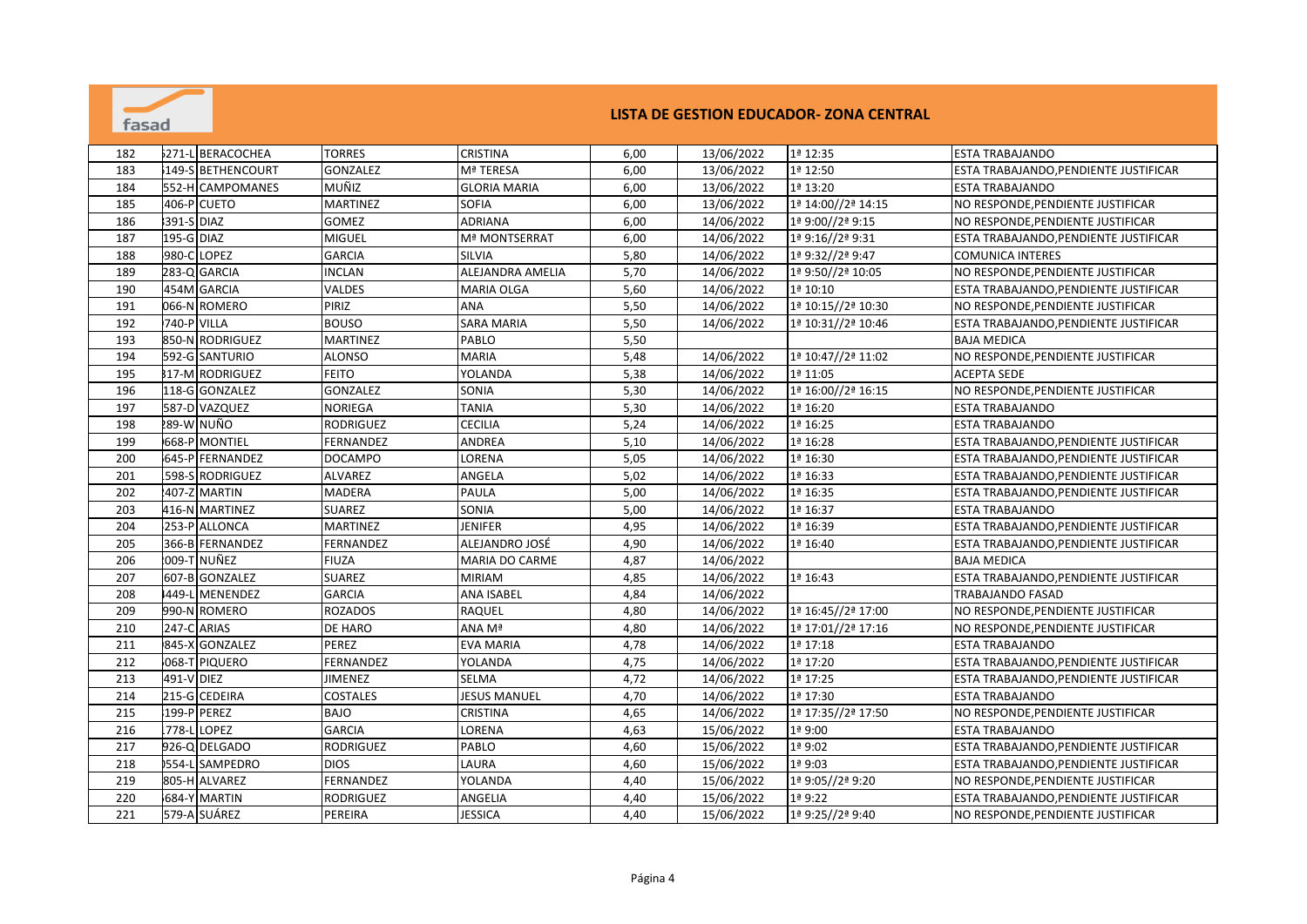

| 222 |             | 612-Z MARTINEZ         | FERNANDEZ        | PELAYO                  | 4,40 | 15/06/2022 | $1a$ 9:42            | ESTA TRABAJANDO, PENDIENTE JUSTIFICAR |
|-----|-------------|------------------------|------------------|-------------------------|------|------------|----------------------|---------------------------------------|
| 223 |             | 803-D ALVAREZ          | <b>FERNANDEZ</b> | <b>NOELIA</b>           | 4,40 | 15/06/2022 | 1ª 9:45//2ª 10:00    | <b>ESTA TRABAJANDO</b>                |
| 224 |             | 913-V ALVAREZ          | <b>ARIAS</b>     | <b>VERONICA</b>         | 4,20 | 15/06/2022 | 1ª 10:02             | ESTA TRABAJANDO, PENDIENTE JUSTIFICAR |
| 225 |             | 096-R HERRERO          | <b>REFOYO</b>    | LORENA                  | 4,20 | 15/06/2022 | 1ª 10:05//2ª 10:20   | NO RESPONDE, PENDIENTE JUSTIFICAR     |
| 226 |             | 180-Q ALVAREZ          | GONZALEZ         | <b>IRENE</b>            | 4,10 | 15/06/2022 | 1ª 10:25             | ESTA TRABAJANDO, PENDIENTE JUSTIFICAR |
| 227 |             | 759-E VALERA           | <b>GONZALEZ</b>  | Mª ANGELES              | 3,92 | 15/06/2022 | 1ª 10:30//2ª 10:45   | NO RESPONDE, PENDIENTE JUSTIFICAR     |
| 228 |             | <b>570-S CARVAJAL</b>  | HERNÁNDEZ        | <b>AMPARO</b>           | 3,80 | 01/06/2022 | 1ª 11:00             | ACEPTA LA MAGDALENA                   |
| 229 |             | 988-V SAN JOSE         | <b>BLANCO</b>    | <b>ANA BELEN</b>        | 3,80 | 15/06/2022 | 1ª 10:48             | <b>ESTA TRABAJANDO</b>                |
| 230 |             | 775-P VILLAR           | <b>BARAGAÑO</b>  | <b>ELISA CONCEPCION</b> | 3,80 | 15/06/2022 | 1ª 10:49             | <b>ESTA TRABAJANDO</b>                |
| 231 | 190-Q VIGIL |                        | CABEZA           | <b>CRISTINA</b>         | 3,80 | 15/06/2022 | 1ª 10:50//2ª 11:05   | NO RESPONDE, PENDIENTE JUSTIFICAR     |
| 232 | 808-F DIAZ  |                        | <b>DIEZ</b>      | TATIANA                 | 3,75 | 15/06/2022 | 1 <sup>a</sup> 11:15 | ESTA TRABAJANDO, PENDIENTE JUSTIFICAR |
| 233 |             | 040-S FERRERAS         | FERNANDEZ        | NARBOLA MARIA           | 3,60 | 15/06/2022 | 1ª 12:00             | ACEPTA CAI VILLALEGRE A 3.            |
| 234 |             | 345-E BLANCO           | <b>AVALOS</b>    | <b>LUZ MARIA</b>        | 3,60 |            |                      |                                       |
| 235 |             | 126-Q MARCOS           | <b>GARCIA</b>    | M CARMEN                | 3,55 |            |                      |                                       |
| 236 |             | 293-N FERNANDEZ        | ALVAREZ          | <b>PATRICIA</b>         | 3,55 |            |                      |                                       |
| 237 |             | 526-F MIGUELEZ         | FERNANDEZ        | <b>VERONICA</b>         | 3,50 |            |                      |                                       |
| 238 |             | 024-L PELAEZ           | <b>ROCES</b>     | <b>NURIA</b>            | 3,45 |            |                      |                                       |
| 239 |             | 699-D ELVIRA           | <b>RODRIGO</b>   | PAZ                     | 3,36 |            |                      |                                       |
| 240 |             | 008-R ALVAREZ          | <b>HEVIA</b>     | YOANA                   | 3,32 |            |                      |                                       |
| 241 |             | 759-G MARTINEZ ALEGRIA | <b>GARCIA</b>    | JULIA                   | 3,30 |            |                      |                                       |
| 242 |             | 348-E LARREA           | <b>MARTINEZ</b>  | <b>ESTHER</b>           | 3,30 |            |                      |                                       |
| 243 |             | 248-S MUÑOZ            | <b>FRANCISCO</b> | <b>NEREA</b>            | 3,30 |            |                      |                                       |
| 244 |             | 851-Q ESCALADA         | CRESPO           | <b>BELEN</b>            | 3,09 |            |                      |                                       |
| 245 | 947-K SANZ  |                        | <b>VECINO</b>    | <b>CRISTINA</b>         | 3,08 |            |                      |                                       |
| 246 |             | 0925-L CASTAÑO         | <b>GONZALEZ</b>  | MANUELA                 | 3,07 |            |                      |                                       |
| 247 |             | 025-H RODRIGUEZ        | FERNANDEZ        | <b>NATALIA</b>          | 3,00 |            |                      |                                       |
| 248 |             | 070-D COFIÑO           | <b>MIER</b>      | <b>PATRICIA</b>         | 3,00 |            |                      |                                       |
| 249 |             | <b>497-W MONTERO</b>   | <b>FONTAO</b>    | ANGELA                  | 2,90 |            |                      |                                       |
| 250 |             | 489-X CASTAÑO          | <b>ARENAS</b>    | <b>DESIRÉE</b>          | 2,80 |            |                      |                                       |
| 251 |             | 792-A ARIAS            | <b>SANCHEZ</b>   | CARMEN                  | 2,80 |            |                      |                                       |
| 252 |             | 592-M MENDEZ           | VILLANUEVA       | YOLANDA                 | 2,80 |            |                      |                                       |
| 253 |             | 045-H GARCIA           | <b>ALVAREZ</b>   | <b>MARTA ALBA</b>       | 2,70 |            |                      |                                       |
| 254 |             | 28-W BORDAS            | <b>CRISTOBAL</b> | <b>CAROLINA</b>         | 2,60 |            |                      |                                       |
| 255 |             | 057-M ALVAREZ          | <b>DIAZ</b>      | <b>MONICA</b>           | 2,56 |            |                      |                                       |
| 256 |             | <b>0957-J MUÑIZ</b>    | <b>LOBATO</b>    | <b>ISABEL</b>           | 2,50 |            |                      |                                       |
| 257 |             | 876-N GARCIA           | <b>ALVAREZ</b>   | <b>ELISA</b>            | 2,50 |            |                      |                                       |
| 258 |             | <b>9301-J PEREZ</b>    | <b>IZQUIERDO</b> | LAURA                   | 2,45 |            |                      |                                       |
| 259 |             | 080-T MORO             | SAENZ            | <b>DANIEL</b>           | 2,45 |            |                      |                                       |
| 260 |             | <b>1639-S LOPEZ</b>    | RODRIGUEZ        | LAURA                   | 2,40 |            |                      |                                       |
| 261 |             | 057-V PEON             | RODRIGUEZ        | SARA                    | 2,40 |            |                      |                                       |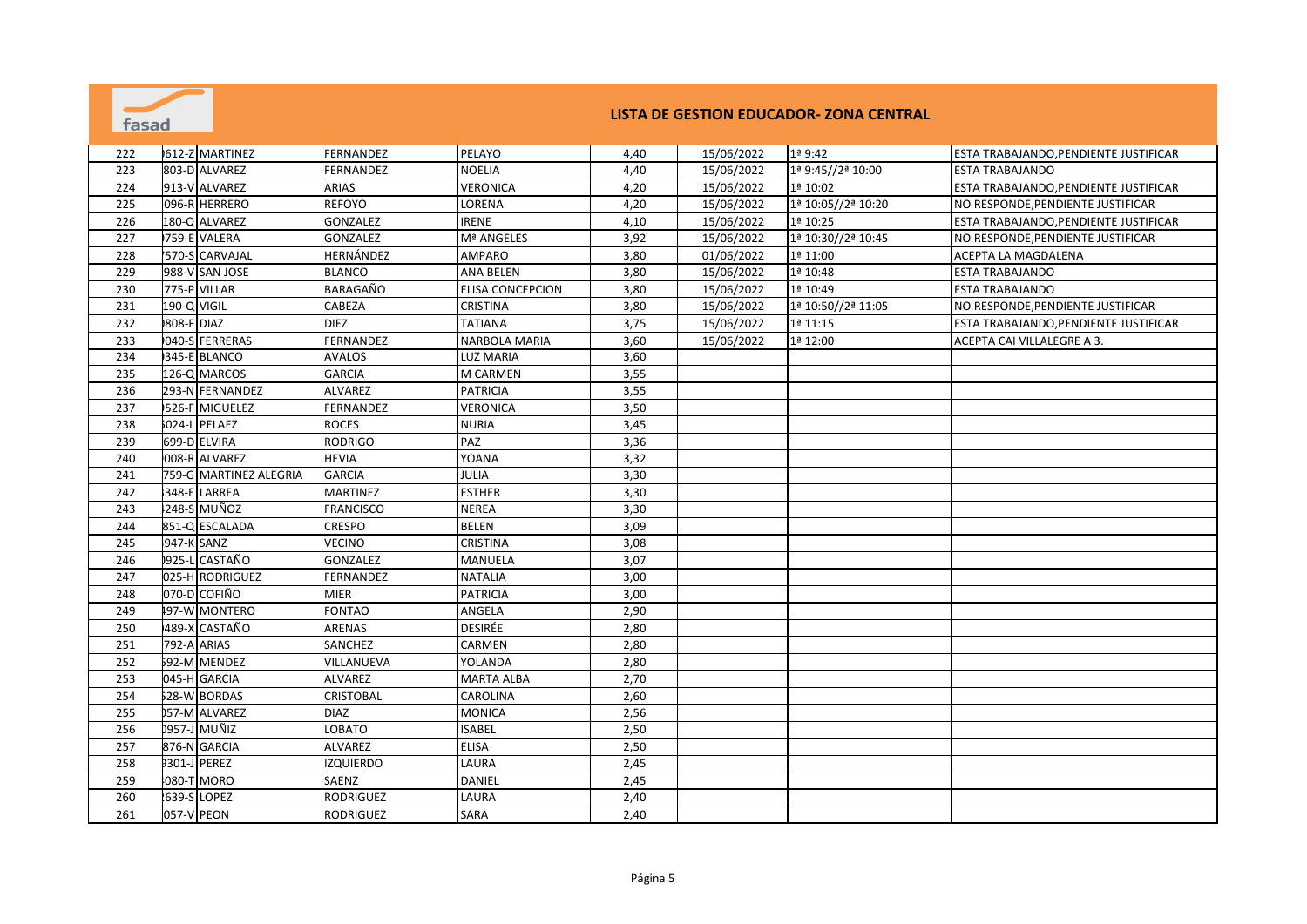| fasad |             |                        |                     |                       |      | LISTA DE GESTION EDUCADOR- ZONA CENTRAL |  |
|-------|-------------|------------------------|---------------------|-----------------------|------|-----------------------------------------|--|
| 262   |             | 721-M VALCARCEL        | <b>CABO</b>         | <b>VERONICA</b>       | 2,40 |                                         |  |
| 263   |             | 608-C GARCIA           | <b>MORO</b>         | MARIA COVADONGA       | 2,34 |                                         |  |
| 264   |             | 00-W MARTOS            | <b>RODRIGUEZ</b>    | <b>MARIA ELENA</b>    | 2,30 |                                         |  |
| 265   |             | 622-N ESCUDERO         | MENENDEZ            | YAMILE                | 2,30 |                                         |  |
| 266   |             | 495-V FERNANDEZ        | <b>DELGADO</b>      | AMPARO                | 2,26 |                                         |  |
| 267   |             | 453-N ARIAS            | <b>FERNANDEZ</b>    | DIEGO JAVIER          | 2,20 |                                         |  |
| 268   | 523-Q DIAZ  |                        | <b>GARCIA</b>       | SORAYA                | 2,10 |                                         |  |
| 269   |             | 284-Z FERNANDEZ        | DE LA HOZ           | CARLA                 | 2,01 |                                         |  |
| 270   |             | 554-A PASCUAL          | <b>SIERRA</b>       | <b>SILVIA</b>         | 2,00 |                                         |  |
| 271   |             | 110-N GONZALEZ         | CRUZ                | <b>PATRICIA</b>       | 1,85 |                                         |  |
| 272   |             | 088-G MENENDEZ         | <b>MARTINEZ</b>     | LUCIA                 | 1,84 |                                         |  |
| 273   |             | 897-C MARTINEZ         | MUÑIZ               | <b>ICIAR</b>          | 1,80 |                                         |  |
| 274   |             | 147-F ALVAREZ-BORBOLLA | FERNANDEZ           | <b>NOELIA</b>         | 1,71 |                                         |  |
| 275   |             | 962-F ARIAS            | <b>REGUERA</b>      | <b>MARINA</b>         | 1,60 |                                         |  |
| 276   |             | 012-F ALVAREZ          | JAÑEZ               | <b>MATILDE</b>        | 1,57 |                                         |  |
| 277   |             | 296-X LOPEZ            | <b>GARCIA</b>       | <b>ROSAURA</b>        | 1,54 |                                         |  |
| 278   |             | 343-E GONZALEZ         | <b>OLIVEROS</b>     | SHEILA                | 1,50 |                                         |  |
| 279   |             | 358-K MIRANDA          | <b>DE RUEDA</b>     | YOLANDA               | 1,50 |                                         |  |
| 280   |             | 601-P VARELA           | <b>SEREN</b>        | <b>EDITA</b>          | 1,50 |                                         |  |
| 281   |             | 604-Q HERRERO          | <b>MUIXI</b>        | <b>ALBA MARIA</b>     | 1,50 |                                         |  |
| 282   |             | 579-G PRADO            | <b>MONTERO</b>      | <b>OLAYA</b>          | 1,50 |                                         |  |
| 283   |             | 309-B NAVA             | <b>RODRIGUEZ</b>    | <b>DAVID</b>          | 1,45 |                                         |  |
| 284   |             | 8793-J PALANCA         | GONZALEZ            | <b>GUSTAVO ADOLFO</b> | 1,40 |                                         |  |
| 285   |             | 796-X SANCHEZ          | <b>DIEZ</b>         | <b>BEATRIZ</b>        | 1,32 |                                         |  |
| 286   |             | 302-R RODRIGUEZ        | <b>LLENDERROZOS</b> | <b>TAMARA</b>         | 1,30 |                                         |  |
| 287   |             | 639-R GONZALEZ         | LOBO                | <b>MARIA REYES</b>    | 1,30 |                                         |  |
| 288   |             | 561-M MUÑIZ            | GONZALEZ            | SARAY                 | 1,30 |                                         |  |
| 289   |             | 547-E BONILLO          | ARTIME              | <b>TANIA</b>          | 1,30 |                                         |  |
| 290   |             | 945-Y GARCIA           | GOMEZ               | SARAI                 | 1,25 |                                         |  |
| 291   | 66-M DIAZ   |                        | <b>MANZANA</b>      | <b>CLAUDIA MIRIAN</b> | 1,25 |                                         |  |
| 292   |             | 217-N MAESTRE          | <b>GARCIA</b>       | <b>ROSANA</b>         | 1,20 |                                         |  |
| 293   |             | 209-X NAVARRO          | <b>MUÑIZ</b>        | <b>VIRGINIA</b>       | 1,20 |                                         |  |
| 294   |             | 875-P RIVEIRO          | GONZALEZ            | <b>NEREA</b>          | 1,10 |                                         |  |
| 295   |             | 014-Y SANCHEZ          | <b>MENDIVIL</b>     | <b>RAFAEL</b>         | 1,10 |                                         |  |
| 296   |             | 242-H MOSTEIRIN        | <b>GARCIA</b>       | SONIA                 | 1,05 |                                         |  |
| 297   | 851-L DIAZ  |                        | <b>TRELLES</b>      | <b>LUCIA</b>          | 1,05 |                                         |  |
| 298   | 527-P VIEJO |                        | <b>VIEJO</b>        | TRINIDAD              | 0,96 |                                         |  |
| 299   |             | 784-S VILLAZAN         | <b>RODRIGUEZ</b>    | <b>MARIAM</b>         | 0,95 |                                         |  |
| 300   |             | 794-Z SANTIAGO         | SANTIAGO            | SILVIA                | 0,90 |                                         |  |
| 301   |             | 263-G FERNANDEZ        | <b>MARTINEZ</b>     | <b>BELEN</b>          | 0,90 |                                         |  |

**Contract** 

<u>and the second part of the second part of the second part of the second part of the second part of the second part of the second part of the second part of the second part of the second part of the second part of the seco</u>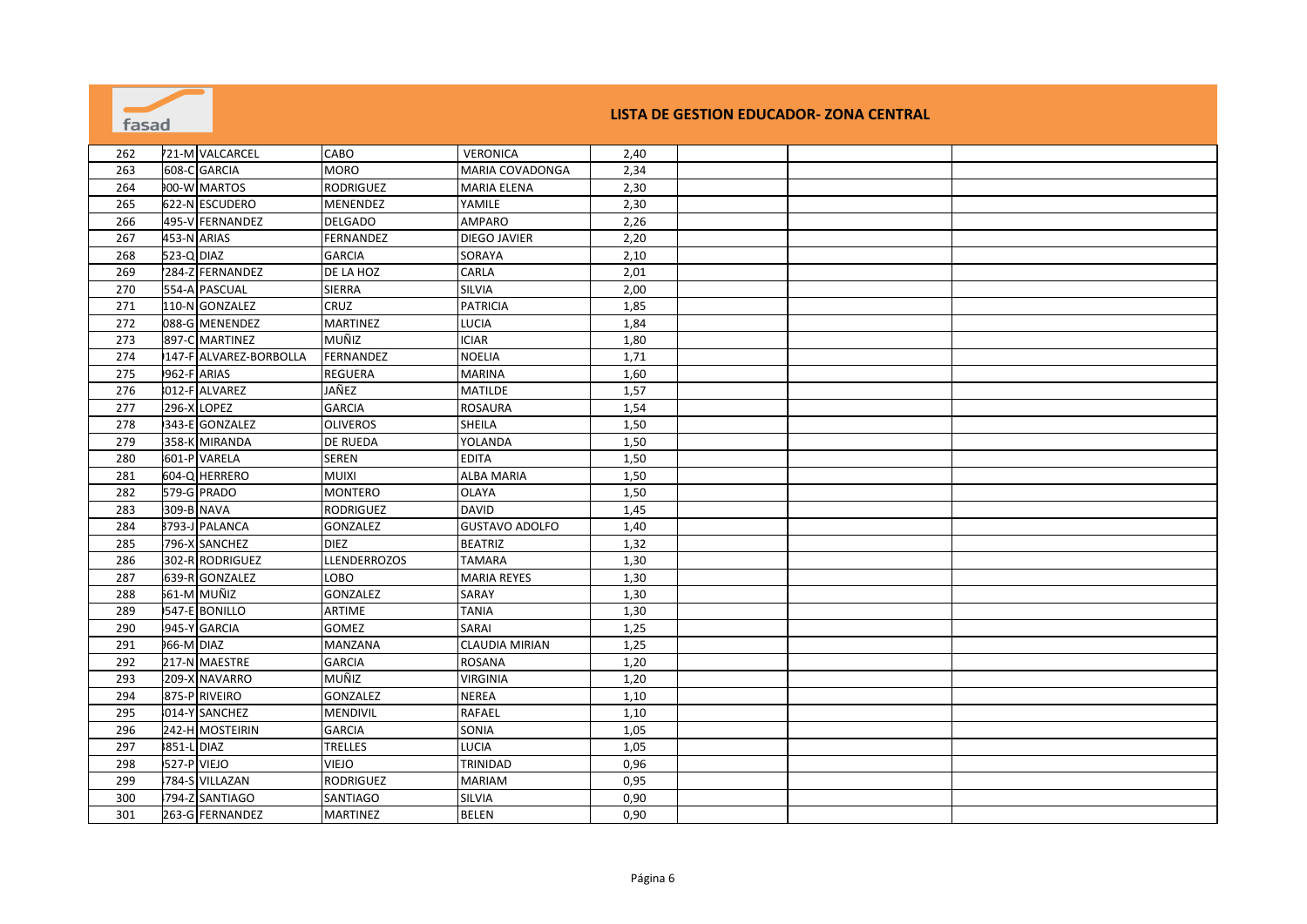| fasad |                     |                    |                          |      | LISTA DE GESTION EDUCADOR- ZONA CENTRAL |  |
|-------|---------------------|--------------------|--------------------------|------|-----------------------------------------|--|
| 302   | 195-B FERNANDEZ     | <b>GONZALEZ</b>    | <b>MONICA</b>            | 0,90 |                                         |  |
| 303   | 283-S ALONSO        | <b>GARABITO</b>    | LORENA                   | 0,80 |                                         |  |
| 304   | 486-L MUSLERA       | FERNANDEZ          | <b>MARTA</b>             | 0,75 |                                         |  |
| 305   | 807-C TRECEÑO       | CARBAJAL           | <b>ROSA MARIA</b>        | 0,70 |                                         |  |
| 306   | 837-Q SUAREZ        | <b>GARCIA</b>      | <b>SILVIA MARIA</b>      | 0,70 |                                         |  |
| 307   | 630-Q FERNANDEZ     | <b>IZQUIERDO</b>   | <b>NEREA</b>             | 0,65 |                                         |  |
| 308   | 694-T DE TERESA     | <b>VIDAL</b>       | <b>ESTEFANÍA</b>         | 0,65 |                                         |  |
| 309   | 220-T OTERO         | <b>IGLESIAS</b>    | LILIANA                  | 0,64 |                                         |  |
| 310   | 065-F MORALES       | SAMPEDRO           | <b>MARIA SONIA</b>       | 0,60 |                                         |  |
| 311   | 194-H PANIAGUA      | VAZQUEZ            | <b>SARA</b>              | 0,60 |                                         |  |
| 312   | 458-C ALONSO        | <b>GONZALEZ</b>    | <b>SUSANA</b>            | 0,53 |                                         |  |
| 313   | 205-A BLANCO        | <b>CASARES</b>     | <b>MARIA</b>             | 0,50 |                                         |  |
| 314   | 019-G PEDRACES      | <b>FRESNO</b>      | <b>FRANCISCO JAVIER</b>  | 0,49 |                                         |  |
| 315   | 846-R VAZQUEZ       | <b>SUAREZ</b>      | <b>VERONICA</b>          | 0,45 |                                         |  |
| 316   | 0980-J GONZALEZ     | <b>NGUYEN</b>      | <b>RAUL</b>              | 0,45 |                                         |  |
| 317   | 342-POURENS         | <b>GARCIA</b>      | <b>MARIA JOSÉ</b>        | 0,45 |                                         |  |
| 318   | 727-Q FARELO        | <b>IGLESIAS</b>    | <b>PAULA</b>             | 0,40 |                                         |  |
| 319   | 787-L IGLESIAS      | <b>FERNANDEZ</b>   | <b>MARIA</b>             | 0,40 |                                         |  |
| 320   | 511-X LARA          | <b>FERNANDEZ</b>   | <b>ROSANA</b>            | 0,33 |                                         |  |
| 321   | 651-X GARCIA        | <b>HUERTA</b>      | <b>AQUILINA</b>          | 0,33 |                                         |  |
| 322   | 954-P MORALES       | <b>RODRIGUEZ</b>   | SONIA                    | 0,30 |                                         |  |
| 323   | 179-M EPURE         | LILIANA            | <b>CORINA</b>            | 0,30 |                                         |  |
| 324   | 295-N GARCIA        | SANCHEZ            | ALEJANDRA                | 0,29 |                                         |  |
| 325   | 348-Z CALERO        | <b>TERCERO</b>     | <b>JOSE</b>              | 0,25 |                                         |  |
| 326   | 844-S LOPEZ         | <b>BOSCH</b>       | <b>ANDREA</b>            | 0,25 |                                         |  |
| 327   | 880-X FERNANDEZ     | GONZALEZ           | <b>ANDREA</b>            | 0,23 |                                         |  |
| 328   | 051-F SANZO         | <b>FERNANDEZ</b>   | <b>BEATRIZ</b>           | 0,22 |                                         |  |
| 329   | 031-D RODRIGUEZ     | <b>OSORIO</b>      | <b>EVA MARIA</b>         | 0,20 |                                         |  |
| 330   | 663-V IGLESIAS      | SANCHEZ            | <b>MARIA TERESA</b>      | 0,20 |                                         |  |
| 331   | <b>860-M CASADO</b> | FERNANDEZ          | <b>DIONISIO</b>          | 0,20 |                                         |  |
| 332   | 177-T MARTIN        | <b>TEJERO</b>      | <b>FRANCISCO</b>         | 0,14 |                                         |  |
| 333   | <b>294-W PARRA</b>  | <b>DE LA HORRA</b> | <b>IOSEBA ERRAIMUNDA</b> | 0,11 |                                         |  |
| 334   | 0007-J CUESTA       | <b>GOMEZ</b>       | <b>CAROLINA</b>          | 0,00 |                                         |  |
| 335   | 816-Q REBOLLAR      | <b>MORO</b>        | <b>CRISTHOFER</b>        | 0,00 |                                         |  |
| 336   | 947-Y FERNANDEZ     | <b>MONTES</b>      | <b>JORGE</b>             | 0,00 |                                         |  |
| 337   | 424-X MESA          | ALVAREZ            | <b>JOSE MARIA</b>        | 0,00 |                                         |  |
| 338   | 670-J PANDO         | <b>RODRIGUEZ</b>   | <b>MARIA</b>             | 0,00 |                                         |  |
| 339   | 575-A SALAZAR       | <b>BOBADILLA</b>   | <b>KAROLL ELIZABETH</b>  | 0,00 |                                         |  |
| 340   | 514-Z VAZQUEZ       | COTO               | <b>CRISTINA</b>          | 0,00 |                                         |  |
| 341   | 560-Y GOILON        | <b>TARRIÑO</b>     | <b>HECTOR</b>            | 0,00 |                                         |  |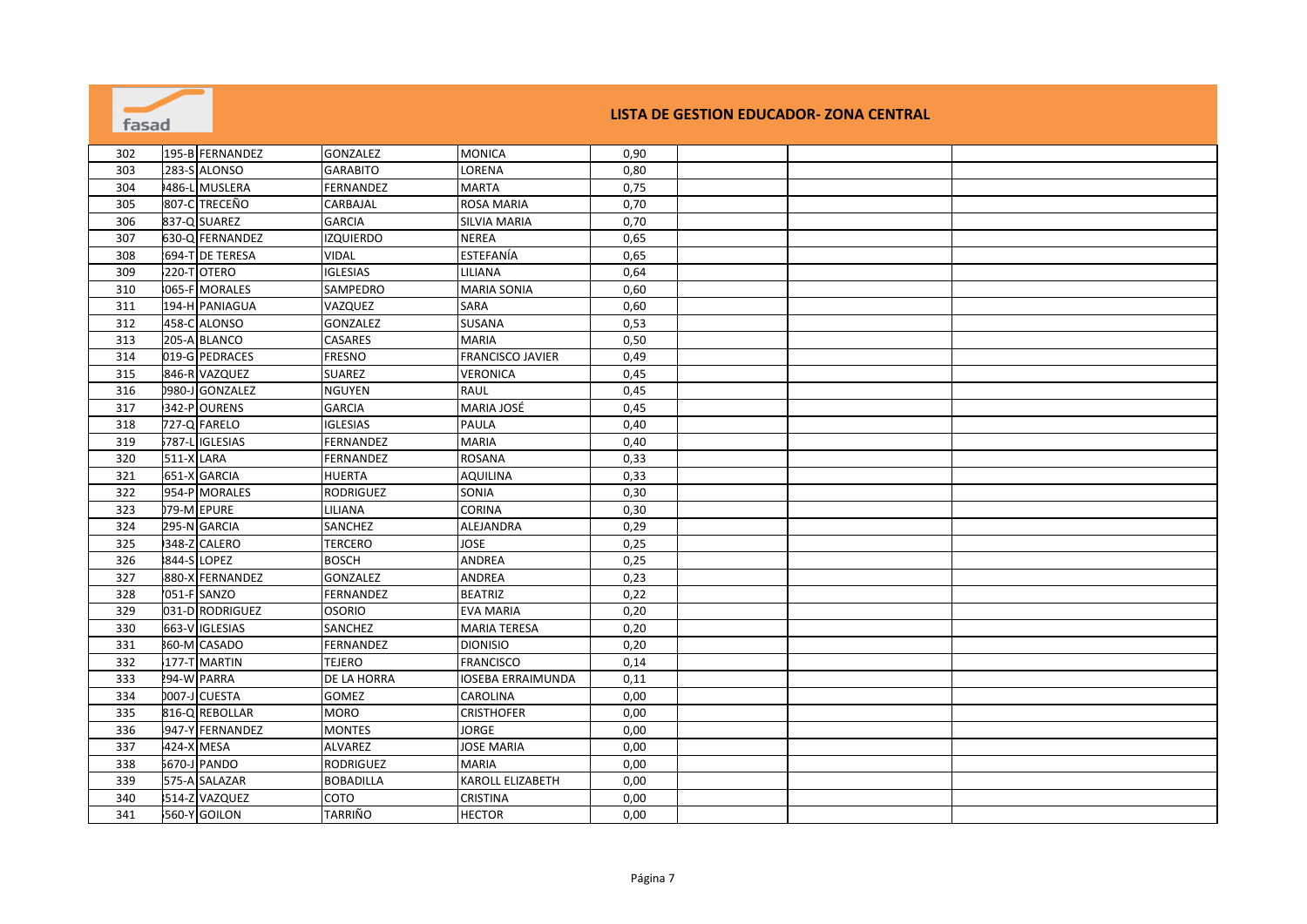| 859-N GONZALEZ<br>342<br>PEREZ<br><b>ADRIANA</b><br>0,00<br><b>202-D AURO</b><br>ZAPICO<br>343<br><b>ALBA</b><br>0,00<br>221-G RIESGO<br>FERNANDEZ<br><b>DIEGO</b><br>344<br>0,00<br>077-L ALVAREZ<br>MARIA ARANZAZU<br>345<br><b>HERNAIZ</b><br>0,00<br>636-Z DIAZ<br><b>BARREIRO</b><br>0,00<br>346<br><b>MARIA</b><br>017-Y RODRIGUEZ<br><b>TRAPIELLA</b><br>Mª JOSEFINA<br>0,00<br>347<br>617-VLOBO<br>LUISA FERNANDA<br>348<br>ALVAREZ<br>0,00<br>349<br>526-B RODRIGUEZ<br><b>JUNCO</b><br>MAYELA<br>0,00<br>350<br>580-V RODRIGUEZ<br>RIVERA<br><b>NATALIA</b><br>0,00<br>351<br>888-V ARNALDO<br><b>GARCIA</b><br><b>MARIA</b><br>0,00<br>352<br>903-B CASTELLANOS<br>PAULA<br>MENENDEZ<br>0,00<br>684-Z ESPINA<br>353<br>EDELWEISS SILVIA<br>0,00<br>ALVAREZ<br>354<br>735-M FLOREZ<br>PEREZ<br>ANA PALOMA<br>0,00<br><b>MERCEDES</b><br>355<br>612-N GARAY<br><b>DIAZ</b><br>0,00<br>702-K GARCIA<br><b>SUAREZ</b><br>356<br><b>MARIA</b><br>0,00<br>357<br>685-Q GRANDA<br>ALVAREZ<br>JAVIER<br>0,00<br>358<br>884-D GRANDA<br><b>BARBON</b><br><b>OLAYA</b><br>0,00<br>SARA<br>359<br>538-V HERMIDA<br>FERNANDEZ<br>0,00<br>986-H MENDEZ<br><b>MARIA JESUS</b><br>360<br>MENDEZ<br>0,00<br>361<br><b>ALVAREZ</b><br>738-T MENENDEZ<br><b>MARIA DIVINIA</b><br>0,00<br><b>SUAREZ</b><br>362<br>719-Q RODRIGUEZ<br>LAURA<br>0,00<br>363<br>313-W FERNANDEZ<br><b>MARTINEZ</b><br><b>LUCIA</b><br>0,00<br>3925-L<br><b>GARCIA</b><br>364<br><b>SUAREZ</b><br><b>ELAINE</b><br>0,00<br>365<br>535-Q GARCIA<br>ALVAREZ<br>JAVIER<br>0,00<br>366<br>954-V GARCIA<br>DE LAS HERAS<br>0,00<br>MAR<br><b>34-W GUTIERREZ</b><br>367<br><b>GARCIA</b><br><b>MARIA DEL PILAR</b><br>0,00<br>368<br>5526-J HERNANDEZ<br><b>HERES</b><br>ANDREA MARIANA<br>0,00<br>369<br>944-P LAZCANO<br>SANTOS<br><b>MARIA</b><br>0,00<br><b>BELEN</b><br>370<br>106-N MARCOS<br><b>PALACIO</b><br>0,00<br>694-P MENENDEZ<br><b>MIRIAM</b><br>371<br>MENENDEZ<br>0,00<br>372<br>353-S MUÑIZ<br><b>AMADO</b><br><b>ALBA</b><br>0,00<br>373<br>416-N VIDE<br><b>ROCIO</b><br>0,00<br>FERNANDEZ<br>529-G ALVAREZ<br>LUCIA<br>374<br>FERNANDEZ<br>0,00<br>375<br><b>81-W CASIELLES</b><br><b>PRIETO</b><br>MONICA<br>0,00<br>347-N DIAZ<br>376<br>RAQUEL<br>0,00<br>MARTINEZ<br>128-T ALONO<br>377<br><b>GONZALEZ</b><br>LUCIA<br>0,00<br>712-Z ALVAREZ<br><b>MARTA</b><br>378<br><b>GARCIA</b><br>0,00<br>379<br>004-W VEGA<br>FERNANDEZ<br><b>BEATRIZ</b><br>0,00<br>380<br>887-W VIGIL<br><b>MARTIN</b><br>PAULA<br>0,00<br>278-H MENDEZ-BONITO | fasad |  |        |       |      | LISTA DE GESTION EDUCADOR- ZONA CENTRAL |  |
|---------------------------------------------------------------------------------------------------------------------------------------------------------------------------------------------------------------------------------------------------------------------------------------------------------------------------------------------------------------------------------------------------------------------------------------------------------------------------------------------------------------------------------------------------------------------------------------------------------------------------------------------------------------------------------------------------------------------------------------------------------------------------------------------------------------------------------------------------------------------------------------------------------------------------------------------------------------------------------------------------------------------------------------------------------------------------------------------------------------------------------------------------------------------------------------------------------------------------------------------------------------------------------------------------------------------------------------------------------------------------------------------------------------------------------------------------------------------------------------------------------------------------------------------------------------------------------------------------------------------------------------------------------------------------------------------------------------------------------------------------------------------------------------------------------------------------------------------------------------------------------------------------------------------------------------------------------------------------------------------------------------------------------------------------------------------------------------------------------------------------------------------------------------------------------------------------------------------------------------------------------------------------------------------------------------------------------------------------------------------------------------------------------------------------------------------------------------------------------------------------------------------------------|-------|--|--------|-------|------|-----------------------------------------|--|
|                                                                                                                                                                                                                                                                                                                                                                                                                                                                                                                                                                                                                                                                                                                                                                                                                                                                                                                                                                                                                                                                                                                                                                                                                                                                                                                                                                                                                                                                                                                                                                                                                                                                                                                                                                                                                                                                                                                                                                                                                                                                                                                                                                                                                                                                                                                                                                                                                                                                                                                                 |       |  |        |       |      |                                         |  |
|                                                                                                                                                                                                                                                                                                                                                                                                                                                                                                                                                                                                                                                                                                                                                                                                                                                                                                                                                                                                                                                                                                                                                                                                                                                                                                                                                                                                                                                                                                                                                                                                                                                                                                                                                                                                                                                                                                                                                                                                                                                                                                                                                                                                                                                                                                                                                                                                                                                                                                                                 |       |  |        |       |      |                                         |  |
|                                                                                                                                                                                                                                                                                                                                                                                                                                                                                                                                                                                                                                                                                                                                                                                                                                                                                                                                                                                                                                                                                                                                                                                                                                                                                                                                                                                                                                                                                                                                                                                                                                                                                                                                                                                                                                                                                                                                                                                                                                                                                                                                                                                                                                                                                                                                                                                                                                                                                                                                 |       |  |        |       |      |                                         |  |
|                                                                                                                                                                                                                                                                                                                                                                                                                                                                                                                                                                                                                                                                                                                                                                                                                                                                                                                                                                                                                                                                                                                                                                                                                                                                                                                                                                                                                                                                                                                                                                                                                                                                                                                                                                                                                                                                                                                                                                                                                                                                                                                                                                                                                                                                                                                                                                                                                                                                                                                                 |       |  |        |       |      |                                         |  |
|                                                                                                                                                                                                                                                                                                                                                                                                                                                                                                                                                                                                                                                                                                                                                                                                                                                                                                                                                                                                                                                                                                                                                                                                                                                                                                                                                                                                                                                                                                                                                                                                                                                                                                                                                                                                                                                                                                                                                                                                                                                                                                                                                                                                                                                                                                                                                                                                                                                                                                                                 |       |  |        |       |      |                                         |  |
|                                                                                                                                                                                                                                                                                                                                                                                                                                                                                                                                                                                                                                                                                                                                                                                                                                                                                                                                                                                                                                                                                                                                                                                                                                                                                                                                                                                                                                                                                                                                                                                                                                                                                                                                                                                                                                                                                                                                                                                                                                                                                                                                                                                                                                                                                                                                                                                                                                                                                                                                 |       |  |        |       |      |                                         |  |
|                                                                                                                                                                                                                                                                                                                                                                                                                                                                                                                                                                                                                                                                                                                                                                                                                                                                                                                                                                                                                                                                                                                                                                                                                                                                                                                                                                                                                                                                                                                                                                                                                                                                                                                                                                                                                                                                                                                                                                                                                                                                                                                                                                                                                                                                                                                                                                                                                                                                                                                                 |       |  |        |       |      |                                         |  |
|                                                                                                                                                                                                                                                                                                                                                                                                                                                                                                                                                                                                                                                                                                                                                                                                                                                                                                                                                                                                                                                                                                                                                                                                                                                                                                                                                                                                                                                                                                                                                                                                                                                                                                                                                                                                                                                                                                                                                                                                                                                                                                                                                                                                                                                                                                                                                                                                                                                                                                                                 |       |  |        |       |      |                                         |  |
|                                                                                                                                                                                                                                                                                                                                                                                                                                                                                                                                                                                                                                                                                                                                                                                                                                                                                                                                                                                                                                                                                                                                                                                                                                                                                                                                                                                                                                                                                                                                                                                                                                                                                                                                                                                                                                                                                                                                                                                                                                                                                                                                                                                                                                                                                                                                                                                                                                                                                                                                 |       |  |        |       |      |                                         |  |
|                                                                                                                                                                                                                                                                                                                                                                                                                                                                                                                                                                                                                                                                                                                                                                                                                                                                                                                                                                                                                                                                                                                                                                                                                                                                                                                                                                                                                                                                                                                                                                                                                                                                                                                                                                                                                                                                                                                                                                                                                                                                                                                                                                                                                                                                                                                                                                                                                                                                                                                                 |       |  |        |       |      |                                         |  |
|                                                                                                                                                                                                                                                                                                                                                                                                                                                                                                                                                                                                                                                                                                                                                                                                                                                                                                                                                                                                                                                                                                                                                                                                                                                                                                                                                                                                                                                                                                                                                                                                                                                                                                                                                                                                                                                                                                                                                                                                                                                                                                                                                                                                                                                                                                                                                                                                                                                                                                                                 |       |  |        |       |      |                                         |  |
|                                                                                                                                                                                                                                                                                                                                                                                                                                                                                                                                                                                                                                                                                                                                                                                                                                                                                                                                                                                                                                                                                                                                                                                                                                                                                                                                                                                                                                                                                                                                                                                                                                                                                                                                                                                                                                                                                                                                                                                                                                                                                                                                                                                                                                                                                                                                                                                                                                                                                                                                 |       |  |        |       |      |                                         |  |
|                                                                                                                                                                                                                                                                                                                                                                                                                                                                                                                                                                                                                                                                                                                                                                                                                                                                                                                                                                                                                                                                                                                                                                                                                                                                                                                                                                                                                                                                                                                                                                                                                                                                                                                                                                                                                                                                                                                                                                                                                                                                                                                                                                                                                                                                                                                                                                                                                                                                                                                                 |       |  |        |       |      |                                         |  |
|                                                                                                                                                                                                                                                                                                                                                                                                                                                                                                                                                                                                                                                                                                                                                                                                                                                                                                                                                                                                                                                                                                                                                                                                                                                                                                                                                                                                                                                                                                                                                                                                                                                                                                                                                                                                                                                                                                                                                                                                                                                                                                                                                                                                                                                                                                                                                                                                                                                                                                                                 |       |  |        |       |      |                                         |  |
|                                                                                                                                                                                                                                                                                                                                                                                                                                                                                                                                                                                                                                                                                                                                                                                                                                                                                                                                                                                                                                                                                                                                                                                                                                                                                                                                                                                                                                                                                                                                                                                                                                                                                                                                                                                                                                                                                                                                                                                                                                                                                                                                                                                                                                                                                                                                                                                                                                                                                                                                 |       |  |        |       |      |                                         |  |
|                                                                                                                                                                                                                                                                                                                                                                                                                                                                                                                                                                                                                                                                                                                                                                                                                                                                                                                                                                                                                                                                                                                                                                                                                                                                                                                                                                                                                                                                                                                                                                                                                                                                                                                                                                                                                                                                                                                                                                                                                                                                                                                                                                                                                                                                                                                                                                                                                                                                                                                                 |       |  |        |       |      |                                         |  |
|                                                                                                                                                                                                                                                                                                                                                                                                                                                                                                                                                                                                                                                                                                                                                                                                                                                                                                                                                                                                                                                                                                                                                                                                                                                                                                                                                                                                                                                                                                                                                                                                                                                                                                                                                                                                                                                                                                                                                                                                                                                                                                                                                                                                                                                                                                                                                                                                                                                                                                                                 |       |  |        |       |      |                                         |  |
|                                                                                                                                                                                                                                                                                                                                                                                                                                                                                                                                                                                                                                                                                                                                                                                                                                                                                                                                                                                                                                                                                                                                                                                                                                                                                                                                                                                                                                                                                                                                                                                                                                                                                                                                                                                                                                                                                                                                                                                                                                                                                                                                                                                                                                                                                                                                                                                                                                                                                                                                 |       |  |        |       |      |                                         |  |
|                                                                                                                                                                                                                                                                                                                                                                                                                                                                                                                                                                                                                                                                                                                                                                                                                                                                                                                                                                                                                                                                                                                                                                                                                                                                                                                                                                                                                                                                                                                                                                                                                                                                                                                                                                                                                                                                                                                                                                                                                                                                                                                                                                                                                                                                                                                                                                                                                                                                                                                                 |       |  |        |       |      |                                         |  |
|                                                                                                                                                                                                                                                                                                                                                                                                                                                                                                                                                                                                                                                                                                                                                                                                                                                                                                                                                                                                                                                                                                                                                                                                                                                                                                                                                                                                                                                                                                                                                                                                                                                                                                                                                                                                                                                                                                                                                                                                                                                                                                                                                                                                                                                                                                                                                                                                                                                                                                                                 |       |  |        |       |      |                                         |  |
|                                                                                                                                                                                                                                                                                                                                                                                                                                                                                                                                                                                                                                                                                                                                                                                                                                                                                                                                                                                                                                                                                                                                                                                                                                                                                                                                                                                                                                                                                                                                                                                                                                                                                                                                                                                                                                                                                                                                                                                                                                                                                                                                                                                                                                                                                                                                                                                                                                                                                                                                 |       |  |        |       |      |                                         |  |
|                                                                                                                                                                                                                                                                                                                                                                                                                                                                                                                                                                                                                                                                                                                                                                                                                                                                                                                                                                                                                                                                                                                                                                                                                                                                                                                                                                                                                                                                                                                                                                                                                                                                                                                                                                                                                                                                                                                                                                                                                                                                                                                                                                                                                                                                                                                                                                                                                                                                                                                                 |       |  |        |       |      |                                         |  |
|                                                                                                                                                                                                                                                                                                                                                                                                                                                                                                                                                                                                                                                                                                                                                                                                                                                                                                                                                                                                                                                                                                                                                                                                                                                                                                                                                                                                                                                                                                                                                                                                                                                                                                                                                                                                                                                                                                                                                                                                                                                                                                                                                                                                                                                                                                                                                                                                                                                                                                                                 |       |  |        |       |      |                                         |  |
|                                                                                                                                                                                                                                                                                                                                                                                                                                                                                                                                                                                                                                                                                                                                                                                                                                                                                                                                                                                                                                                                                                                                                                                                                                                                                                                                                                                                                                                                                                                                                                                                                                                                                                                                                                                                                                                                                                                                                                                                                                                                                                                                                                                                                                                                                                                                                                                                                                                                                                                                 |       |  |        |       |      |                                         |  |
|                                                                                                                                                                                                                                                                                                                                                                                                                                                                                                                                                                                                                                                                                                                                                                                                                                                                                                                                                                                                                                                                                                                                                                                                                                                                                                                                                                                                                                                                                                                                                                                                                                                                                                                                                                                                                                                                                                                                                                                                                                                                                                                                                                                                                                                                                                                                                                                                                                                                                                                                 |       |  |        |       |      |                                         |  |
|                                                                                                                                                                                                                                                                                                                                                                                                                                                                                                                                                                                                                                                                                                                                                                                                                                                                                                                                                                                                                                                                                                                                                                                                                                                                                                                                                                                                                                                                                                                                                                                                                                                                                                                                                                                                                                                                                                                                                                                                                                                                                                                                                                                                                                                                                                                                                                                                                                                                                                                                 |       |  |        |       |      |                                         |  |
|                                                                                                                                                                                                                                                                                                                                                                                                                                                                                                                                                                                                                                                                                                                                                                                                                                                                                                                                                                                                                                                                                                                                                                                                                                                                                                                                                                                                                                                                                                                                                                                                                                                                                                                                                                                                                                                                                                                                                                                                                                                                                                                                                                                                                                                                                                                                                                                                                                                                                                                                 |       |  |        |       |      |                                         |  |
|                                                                                                                                                                                                                                                                                                                                                                                                                                                                                                                                                                                                                                                                                                                                                                                                                                                                                                                                                                                                                                                                                                                                                                                                                                                                                                                                                                                                                                                                                                                                                                                                                                                                                                                                                                                                                                                                                                                                                                                                                                                                                                                                                                                                                                                                                                                                                                                                                                                                                                                                 |       |  |        |       |      |                                         |  |
|                                                                                                                                                                                                                                                                                                                                                                                                                                                                                                                                                                                                                                                                                                                                                                                                                                                                                                                                                                                                                                                                                                                                                                                                                                                                                                                                                                                                                                                                                                                                                                                                                                                                                                                                                                                                                                                                                                                                                                                                                                                                                                                                                                                                                                                                                                                                                                                                                                                                                                                                 |       |  |        |       |      |                                         |  |
|                                                                                                                                                                                                                                                                                                                                                                                                                                                                                                                                                                                                                                                                                                                                                                                                                                                                                                                                                                                                                                                                                                                                                                                                                                                                                                                                                                                                                                                                                                                                                                                                                                                                                                                                                                                                                                                                                                                                                                                                                                                                                                                                                                                                                                                                                                                                                                                                                                                                                                                                 |       |  |        |       |      |                                         |  |
|                                                                                                                                                                                                                                                                                                                                                                                                                                                                                                                                                                                                                                                                                                                                                                                                                                                                                                                                                                                                                                                                                                                                                                                                                                                                                                                                                                                                                                                                                                                                                                                                                                                                                                                                                                                                                                                                                                                                                                                                                                                                                                                                                                                                                                                                                                                                                                                                                                                                                                                                 |       |  |        |       |      |                                         |  |
|                                                                                                                                                                                                                                                                                                                                                                                                                                                                                                                                                                                                                                                                                                                                                                                                                                                                                                                                                                                                                                                                                                                                                                                                                                                                                                                                                                                                                                                                                                                                                                                                                                                                                                                                                                                                                                                                                                                                                                                                                                                                                                                                                                                                                                                                                                                                                                                                                                                                                                                                 |       |  |        |       |      |                                         |  |
|                                                                                                                                                                                                                                                                                                                                                                                                                                                                                                                                                                                                                                                                                                                                                                                                                                                                                                                                                                                                                                                                                                                                                                                                                                                                                                                                                                                                                                                                                                                                                                                                                                                                                                                                                                                                                                                                                                                                                                                                                                                                                                                                                                                                                                                                                                                                                                                                                                                                                                                                 |       |  |        |       |      |                                         |  |
|                                                                                                                                                                                                                                                                                                                                                                                                                                                                                                                                                                                                                                                                                                                                                                                                                                                                                                                                                                                                                                                                                                                                                                                                                                                                                                                                                                                                                                                                                                                                                                                                                                                                                                                                                                                                                                                                                                                                                                                                                                                                                                                                                                                                                                                                                                                                                                                                                                                                                                                                 |       |  |        |       |      |                                         |  |
|                                                                                                                                                                                                                                                                                                                                                                                                                                                                                                                                                                                                                                                                                                                                                                                                                                                                                                                                                                                                                                                                                                                                                                                                                                                                                                                                                                                                                                                                                                                                                                                                                                                                                                                                                                                                                                                                                                                                                                                                                                                                                                                                                                                                                                                                                                                                                                                                                                                                                                                                 |       |  |        |       |      |                                         |  |
|                                                                                                                                                                                                                                                                                                                                                                                                                                                                                                                                                                                                                                                                                                                                                                                                                                                                                                                                                                                                                                                                                                                                                                                                                                                                                                                                                                                                                                                                                                                                                                                                                                                                                                                                                                                                                                                                                                                                                                                                                                                                                                                                                                                                                                                                                                                                                                                                                                                                                                                                 |       |  |        |       |      |                                         |  |
|                                                                                                                                                                                                                                                                                                                                                                                                                                                                                                                                                                                                                                                                                                                                                                                                                                                                                                                                                                                                                                                                                                                                                                                                                                                                                                                                                                                                                                                                                                                                                                                                                                                                                                                                                                                                                                                                                                                                                                                                                                                                                                                                                                                                                                                                                                                                                                                                                                                                                                                                 |       |  |        |       |      |                                         |  |
|                                                                                                                                                                                                                                                                                                                                                                                                                                                                                                                                                                                                                                                                                                                                                                                                                                                                                                                                                                                                                                                                                                                                                                                                                                                                                                                                                                                                                                                                                                                                                                                                                                                                                                                                                                                                                                                                                                                                                                                                                                                                                                                                                                                                                                                                                                                                                                                                                                                                                                                                 |       |  |        |       |      |                                         |  |
|                                                                                                                                                                                                                                                                                                                                                                                                                                                                                                                                                                                                                                                                                                                                                                                                                                                                                                                                                                                                                                                                                                                                                                                                                                                                                                                                                                                                                                                                                                                                                                                                                                                                                                                                                                                                                                                                                                                                                                                                                                                                                                                                                                                                                                                                                                                                                                                                                                                                                                                                 |       |  |        |       |      |                                         |  |
|                                                                                                                                                                                                                                                                                                                                                                                                                                                                                                                                                                                                                                                                                                                                                                                                                                                                                                                                                                                                                                                                                                                                                                                                                                                                                                                                                                                                                                                                                                                                                                                                                                                                                                                                                                                                                                                                                                                                                                                                                                                                                                                                                                                                                                                                                                                                                                                                                                                                                                                                 |       |  |        |       |      |                                         |  |
|                                                                                                                                                                                                                                                                                                                                                                                                                                                                                                                                                                                                                                                                                                                                                                                                                                                                                                                                                                                                                                                                                                                                                                                                                                                                                                                                                                                                                                                                                                                                                                                                                                                                                                                                                                                                                                                                                                                                                                                                                                                                                                                                                                                                                                                                                                                                                                                                                                                                                                                                 | 381   |  | MENDEZ | SIMON | 0,00 |                                         |  |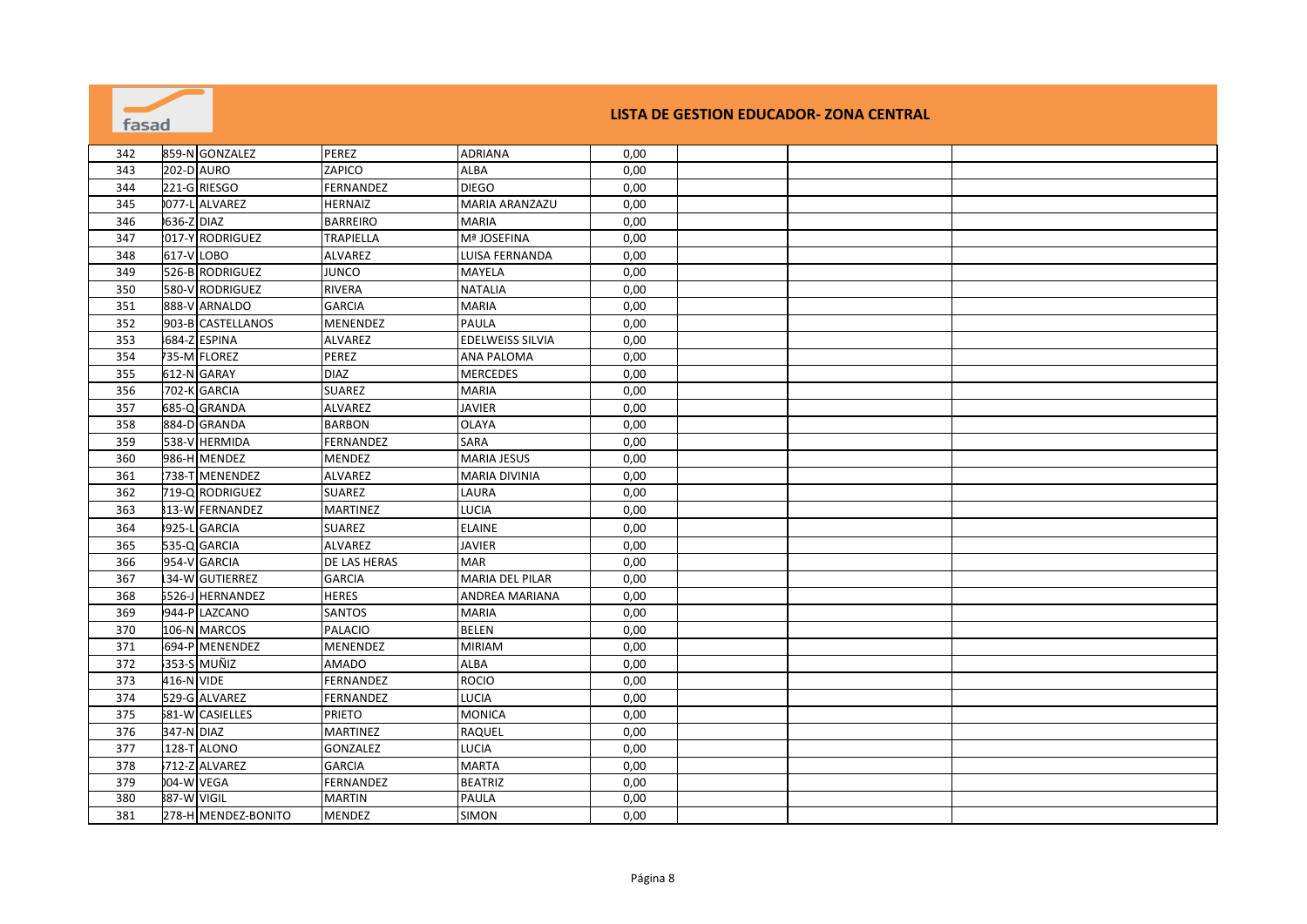| fasad |                                |                  |                          |        |            | LISTA DE GESTION EDUCADOR- ZONA CENTRAL |                                 |
|-------|--------------------------------|------------------|--------------------------|--------|------------|-----------------------------------------|---------------------------------|
| 382   | 521-L FERNANDEZ                | MUÑIZ            | <b>ALBA</b>              | 0,00   |            |                                         |                                 |
| 383   | 282-M SUAREZ                   | <b>SECADES</b>   | <b>ALBA</b>              | 0,00   |            |                                         |                                 |
| 384   | 090-N PAÑEDA                   | <b>RATO</b>      | <b>NURIA</b>             | 0,00   |            |                                         |                                 |
| 385   | 720-G GRANDA                   | ALVAREZ          | LUIS JAVIER              | 0,00   |            |                                         |                                 |
| 386   | 868-N ESTRADA                  | CAMINO           | <b>MARTA</b>             | 0,00   |            |                                         |                                 |
| 387   | 300-N GALNARES                 | <b>ENTERRIA</b>  | <b>NOELIA</b>            | 0,00   |            |                                         |                                 |
| 388   | 299-V GARCIA                   | <b>DIAZ</b>      | <b>JUANA MARIA</b>       | 0,00   |            |                                         |                                 |
| 389   | <b>GARCIA</b><br><b>1620-L</b> | CAICOYA          | <b>NOELIA</b>            | 0,00   |            |                                         |                                 |
| 390   | 070-S GARCIA                   | MUÑIZ            | Mª LUISA                 | 0,00   |            |                                         |                                 |
| 391   | $153-X$<br><b>GONZALEZ</b>     | <b>DIAZ</b>      | LAURA                    | 0,00   |            |                                         |                                 |
| 392   | 989-H GUERRERO                 | LOPEZ            | <b>CLAUDIA</b>           | 0,00   |            |                                         |                                 |
| 393   | 696-PHERNANDEZ                 | LÓPEZ            | <b>OLGA</b>              | 0,00   |            |                                         |                                 |
| 394   | 286-B LOPEZ                    | <b>NADAL</b>     | <b>MONSERRAT</b>         | 0,00   |            |                                         |                                 |
| 395   | 878-B PALICIO                  | <b>PAREDES</b>   | Mª FLOR                  | 0,00   |            |                                         |                                 |
| 396   | 72-M PEÑARANDA                 | <b>PIQUERO</b>   | FCO. JAVIER              | 0,00   |            |                                         |                                 |
| 397   | 236-S RIVAS                    | <b>VEGA</b>      | CARLOTA                  | 0,00   |            |                                         |                                 |
| 398   | 521-H RUIZ                     | <b>GARCIA</b>    | LAURA                    | 0,00   |            |                                         |                                 |
| 399   | 117-S SOLAR                    | <b>PISONERO</b>  | <b>DAVID</b>             | 0,00   |            |                                         |                                 |
| 400   | 159-N VIEIRA                   | <b>RODRIGUEZ</b> | <b>MARTA</b>             | 0,00   |            |                                         |                                 |
| 401   | 341-E ALVAREZ                  | <b>GAVILAN</b>   | <b>NOELIA</b>            | 0,00   |            |                                         |                                 |
| 402   | 985-Y ARGUELLES                | PINIELLA         | <b>SANDRA MARIA</b>      | 0,00   |            |                                         |                                 |
| 403   | L453-J CALVO                   | ORRO             | <b>NOEMI</b>             | 0,00   |            |                                         |                                 |
| 404   | 124-B CARBAJAL                 | GONZALEZ         | <b>RAUL</b>              | 0,00   |            |                                         |                                 |
| 405   | 147-E CONSTENLA                | <b>FERNANDO</b>  | SILVIA ESTEFANIA         | 0,00   |            |                                         |                                 |
| 406   | 357-W DIAZ                     | <b>RODRIGUEZ</b> | <b>MARIA JOSE</b>        | 0,00   |            |                                         |                                 |
|       |                                |                  |                          |        |            |                                         |                                 |
| 6     | 724-G GONZALEZ                 | CASADO           | <b>MARTIN JOSÉ</b>       | 762,71 | 19/03/2019 | 1ª 13:32                                | NO JUSTIFICA,PASA ULTIMO LUGAR  |
| 19    | 270-W GONZALEZ                 | <b>GARCIA</b>    | LAURA                    | 236,10 | 26/03/2019 | 1ª 11:38                                | NO ACEPTA, PASA ULTIMO LUGAR    |
| 16    | 061-X BORREGO                  | <b>GAMERO</b>    | Mª PILAR                 | 265,25 | 26/03/2019 | 1ª 11:16//2ª 11:31                      | NO JUSTIFICA, PASA ULTIMO LUGAR |
| 31    | 464-Y FERNANDEZ                | <b>GALAN</b>     | <b>CRISTINA</b>          | 128,60 | 26/03/2019 | 1ª 14:29                                | NO JUSTIFICA, PASA ULTIMO LUGAR |
| 34    | 281-T DIAZ                     | FERNANDEZ        | Mª VANESSA               | 115,11 | 26/03/2019 | 1ª 15:58//2ª 16:13                      | NO JUSTIFICA, PASA ULTIMO LUGAR |
| 35    | 890-T SAL                      | GONZALEZ         | <b>VERONICA</b>          | 114,25 | 26/03/2019 | 1ª 16:15                                | NO JUSTIFICA, PASA ULTIMO LUGAR |
| 51    | 309-K SIERO                    | <b>MARCOS</b>    | <b>PATRICIA</b>          | 54,25  | 30/05/2019 | 1ª 14:05//2ª 14:20                      | NO JUSTIFICA, PASA ULTIMO LUGAR |
| 9     | 775-K MALLO                    | PEREZ            | <b>MERCEDES</b>          | 484,15 | 06/06/2019 | 1ª 9:57//2ª 10:12                       | NO JUSTIFICA, PASA ULTIMO LUGAR |
| 22    | 657-V CORRALES                 | <b>FERNANDEZ</b> | <b>MARIA</b>             | 174,40 | 16/07/2020 | 1ª 09:20//2ª 09:35                      | NO JUSTIFICA, PASA ULTIMO LUGAR |
| 59    | 420-D MARTINEZ                 | <b>ALONSO</b>    | <b>JULIA MARIA</b>       | 38,30  | 16/07/2020 | 1ª 12:05                                | NO JUSTIFICA, PASA ULTIMO LUGAR |
| 64    | <b>SANTOS</b><br>2047-L        | <b>NOVAL</b>     | <b>ANGELES</b>           | 29,10  | 20/07/2020 | 1ª 14:22//2ª 14:37                      | NO JUSTIFICA, PASA ULTIMO LUGAR |
| 65    | 241-F GARCIA                   | <b>PATALLO</b>   | <b>MARTA MARIA</b>       | 28,50  | 21/07/2020 | 1ª 11:15//2ª 11:30                      | NO JUSTIFICA, PASA ULTIMO LUGAR |
| 70    | 161-S GARCIA                   | ANTUÑA           | <b>MARIA DEL ROSARIO</b> | 22,40  | 22/07/2020 | 1ª 11:39                                | NO JUSTIFICA, PASA ULTIMO LUGAR |
| 75    | 942-P MARTINEZ                 | GONZALEZ         | ABEL                     | 14,50  | 28/07/2020 | 1ª 11:15//2ª 11:30                      | NO JUSTIFICA, PASA ULTIMO LUGAR |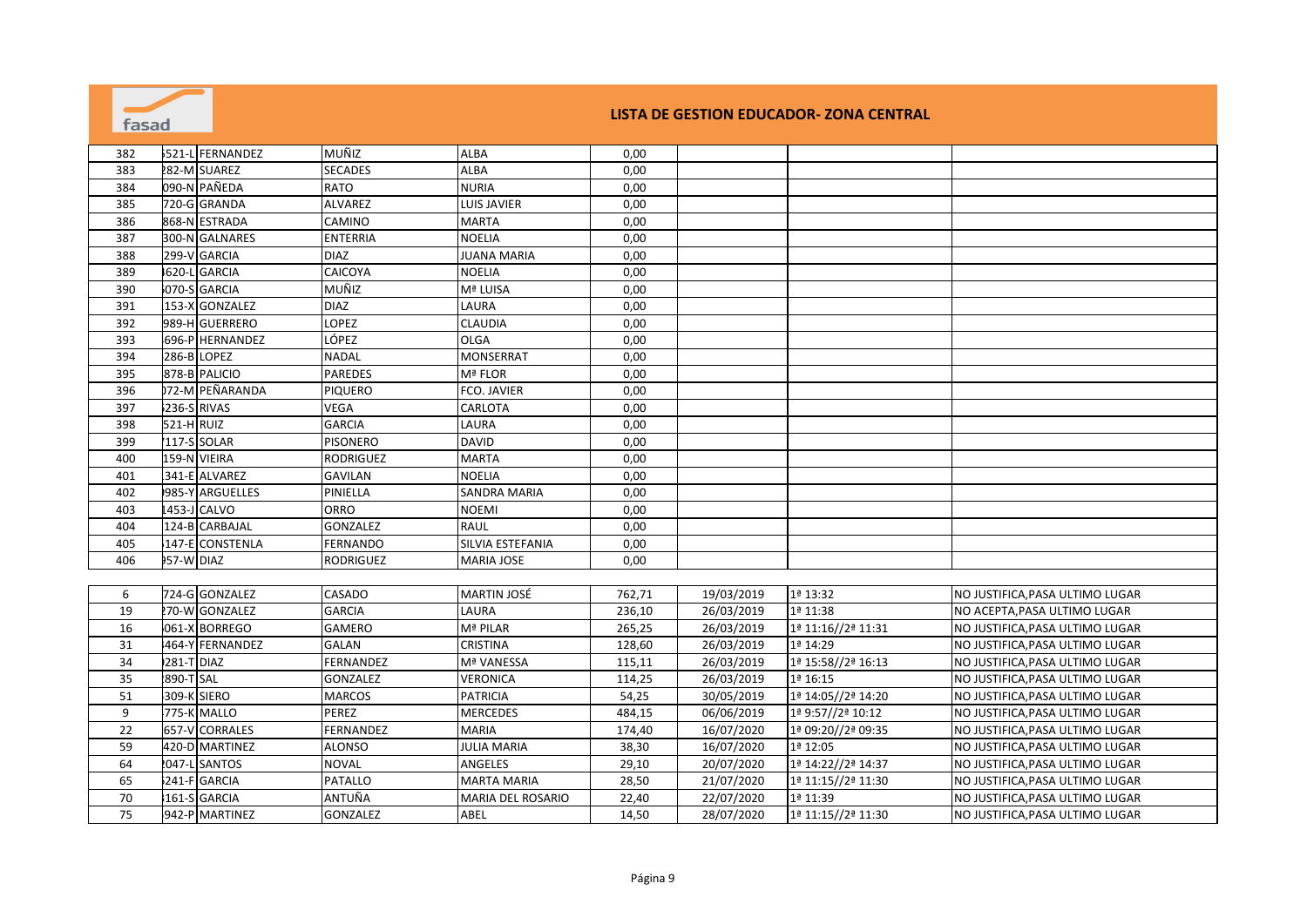

| 85  |            | '529-E PEREZ            | <b>MARTÍNEZ</b>  | SONSOLES          | 6,00 | 13/08/2020 | 1ª 09:45//2ª 10:00 | NO JUSTIFICA, PASA ULTIMO LUGAR       |
|-----|------------|-------------------------|------------------|-------------------|------|------------|--------------------|---------------------------------------|
| 86  |            | 551-Y FERNANDEZ         | <b>MORAGON</b>   | <b>HIEDRA</b>     | 6,00 | 13/08/2020 | 1ª 10:10           | NO JUSTIFICA, PASA ULTIMO LUGAR       |
| 90  |            | 067-T VALLEJO           | VAZQUEZ          | CARLA             | 6,00 | 13/08/2020 | 1ª 13:00           | NO JUSTIFICA, PASA ULTIMO LUGAR       |
| 103 |            | 872-T LORENCES          | <b>GARCIA</b>    | DESIRÉE           | 6,00 | 13/08/2020 | 1ª 13:30//         | NO JUSTIFICA, PASA ULTIMO LUGAR       |
| 108 |            | 184-V FERNANDEZ         | <b>FERNANDEZ</b> | <b>RAQUEL</b>     | 6,00 | 13/08/2020 | 1ª 14:40//         | NO JUSTIFICA, PASA ULTIMO LUGAR       |
| 109 |            | 099-S GONZALEZ          | SAAVEDRA         | Mª DEL CARMEN     | 6,00 | 16/09/2020 | 1ª 13:27//2ª 13:42 | NO JUSTIFICA, PASA ULTIMO LUGAR       |
| 110 |            | <b>8971-L LISON</b>     | <b>GOMEZ</b>     | <b>INMACULADA</b> | 6,00 | 17/09/2020 | 1ª 12:50//2ª 13:05 | NO JUSTIFICA, PASA ULTIMO LUGAR       |
| 111 |            | 110-L LOPEZ             | <b>MURIAS</b>    | <b>DIANA</b>      | 6,00 | 05/11/2020 | 1ª 13:28//2ª 13:43 | NO JUSTIFICA, PASA ULTIMO LUGAR       |
| 114 | 026-K RUIZ |                         | <b>JIMENEZ</b>   | Mª BEGOÑA         | 6,00 | 16/12/2020 | 1ª 10:48           | NO JUSTIFICA, PASA ULTIMO LUGAR       |
| 118 |            | 534-C FERNANDEZ         | <b>GARCIA</b>    | <b>NATALIA</b>    | 6,00 | 22/12/2020 | 1ª 10:08//2ª 10:23 | NO JUSTIFICA, PASA ULTIMO LUGAR       |
| 119 |            | 513-E GARCIA            | <b>ENRIQUEZ</b>  | <b>ERICA</b>      | 6,00 | 22/12/2020 | 1ª 10:32           | NO JUSTIFICA, PASA ULTIMO LUGAR       |
| 120 |            | 836-D GARCIA            | <b>IGLESIAS</b>  | <b>BEGOÑA</b>     | 6,00 | 22/12/2020 | 1ª 10:34//10:49    | NO JUSTIFICA, PASA ULTIMO LUGAR       |
| 122 |            | 523-W INSUA             | SANCHEZ          | <b>ROCIO</b>      | 6,00 | 22/12/2020 | 1ª 11:03//2ª 11:18 | NO JUSTIFICA, PASA ULTIMO LUGAR       |
| 131 |            | 438-B FERNANDEZ         | <b>GONZALEZ</b>  | CAROLINA          | 6,00 | 21/07/2021 | 1ª 9:46//2ª 10:01  | NO JUSTIFICA, PASA ULTIMO LUGAR       |
| 134 |            | 438-A GULLON            | <b>REPULLO</b>   | <b>NATALIA</b>    | 6,00 | 21/07/2021 | 1ª 10:20           | NO JUSTIFICA, PASA ULTIMO LUGAR       |
| 135 |            | 761-X GUTIERREZ         | <b>NAREDO</b>    | <b>MONICA</b>     | 6,00 | 21/07/2021 | 1ª 10:48           | NO JUSTIFICA, PASA ULTIMO LUGAR       |
| 136 |            | 059-D IGLESIAS          | <b>MONTES</b>    | <b>MARINA</b>     | 6,00 | 21/07/2021 | 1ª 10:51           | NO JUSTIFICA, PASA ULTIMO LUGAR       |
| 137 |            | 256-T LORENZANA         | GONZALEZ         | SARAI             | 6,00 | 21/07/2021 | 1ª 10:52//2ª 11:07 | NO JUSTIFICA, PASA ULTIMO LUGAR       |
| 139 |            | 252-C MENENDEZ          | VAZQUEZ          | ANGELA            | 6,00 | 21/07/2021 | 1ª 11:12//2ª 11:27 | NO JUSTIFICA, PASA ULTIMO LUGAR       |
| 140 |            | 710-X MORAN             | <b>PUERTA</b>    | SHEILA DEL PILAR  | 6,00 | 21/07/2021 | 1ª 12:09//2ª 12:24 | NO JUSTIFICA, PASA ULTIMO LUGAR       |
| 144 |            | 431-E RODRIGUEZ         | FERNANDEZ        | LARA              | 6,00 | 21/07/2021 | 1ª 12:33           | NO JUSTIFICA, PASA ULTIMO LUGAR       |
| 145 |            | 154-T RODRIGUEZ         | <b>GARCIA</b>    | <b>AINARA</b>     | 6,00 | 21/07/2021 | 1ª 12:34           | NO JUSTIFICA, PASA ULTIMO LUGAR       |
| 148 |            | 982-F BEDIA             | <b>MENDEZ</b>    | <b>JOSEFA Mª</b>  | 6,00 | 11/05/2022 | 1ª 9:15//2ª 9:30   | PENDIENTE JUSTIFICAR                  |
| 149 |            | 173-B BOBES             | <b>GARCIA</b>    | <b>ALBA MARIA</b> | 6,00 | 11/05/2022 | 1ª 9:34            | ESTA TRABAJANDO, PENDIENTE JUSTIFICAR |
| 151 | 344-S DIAZ |                         | <b>RUIZ</b>      | Mª CARMEN         | 6,00 | 11/05/2022 | 1ª 9:56//2ª 10:11  | ESTA TRABAJANDO, PENDIENTE JUSTIFICAR |
| 155 |            | 138-N FERNANDEZ         | <b>PRIETO</b>    | <b>BELEN</b>      | 6,00 | 11/05/2022 | 1ª 10:48           | ESTA TRABAJANDO, PENDIENTE JUSTIFICAR |
| 156 |            | 247-C GARCIA DE LA VEGA | YAÑEZ            | LAURA             | 6,00 | 11/05/2022 | 1ª 10:49           | ESTA TRABAJANDO, PENDIENTE JUSTIFICAR |
| 157 |            | 219-V GONZALEZ          | <b>FERNANDEZ</b> | <b>VERONICA</b>   | 6,00 |            |                    | NO RESPONDE, PENDIENTE JUSTIFICAR     |
| 158 |            | 7997-J GONZALEZ         | <b>GARCIA</b>    | ANDREA            | 6,00 | 11/05/2022 | 1ª 10:51           | ESTA TRABAJANDO, PENDIENTE JUSTIFICAR |
| 159 |            | 570-F GONZALEZ          | <b>RIVERA</b>    | <b>NURIA</b>      | 6,00 | 11/05/2022 | 1ª 11:03           | ESTA TRABAJANDO, PENDIENTE JUSTIFICAR |
| 161 |            | 882-A LABANDEIRA        | <b>GARCIA</b>    | CONCEPCIÓN        | 6,00 | 11/05/2022 | 1ª 11:22//2ª 11:37 | NO RESPONDE, PENDIENTE JUSTIFICAR     |
| 166 |            | 5759-L PEDROSA          | <b>DUQUE</b>     | <b>CRISTINA</b>   | 6,00 | 16/05/2022 | 1ª 9:54//2ª 10:09  | NO RESPONDE, PENDIENTE JUSTIFICAR     |
| 167 |            | 985-X PEREZ             | SOTOMAYOR        | SOFIA MICAELA     | 6,00 | 16/05/2022 | 1ª 10:13           | ESTA TRABAJANDO, PENDIENTE JUSTIFICAR |
| 168 |            | 025-C QUINTELA          | REINO            | Mª DOLORES        | 6,00 | 16/05/2022 | 1ª 10:17//2ª 10:32 | NO RESPONDE, PENDIENTE JUSTIFICAR     |
| 163 |            | 181-F MAESTRE           | <b>MAJADO</b>    | <b>BEATRIZ</b>    | 6,00 | 14/06/2022 | 1ª 13:25           | NO ACEPTA, PASA ULTIMO LUGAR          |
|     |            |                         |                  |                   |      |            |                    |                                       |
|     |            |                         |                  |                   |      |            |                    |                                       |
|     |            |                         |                  |                   |      |            |                    |                                       |
|     |            |                         |                  |                   |      |            |                    |                                       |
|     |            |                         |                  |                   |      |            |                    |                                       |
|     |            |                         |                  |                   |      |            |                    |                                       |